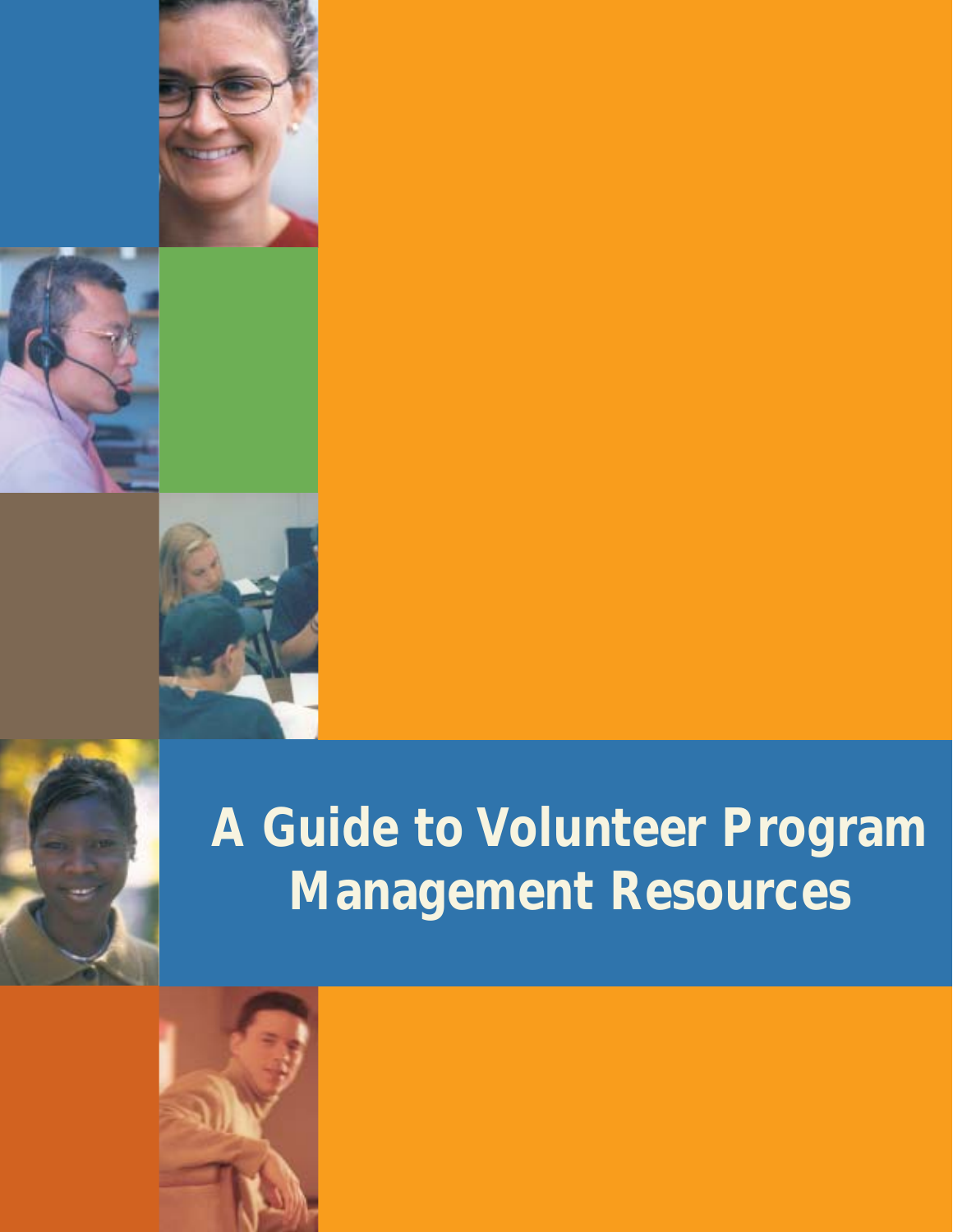ISBN 0-9680701-6-7 ©Volunteer Canada, 2001

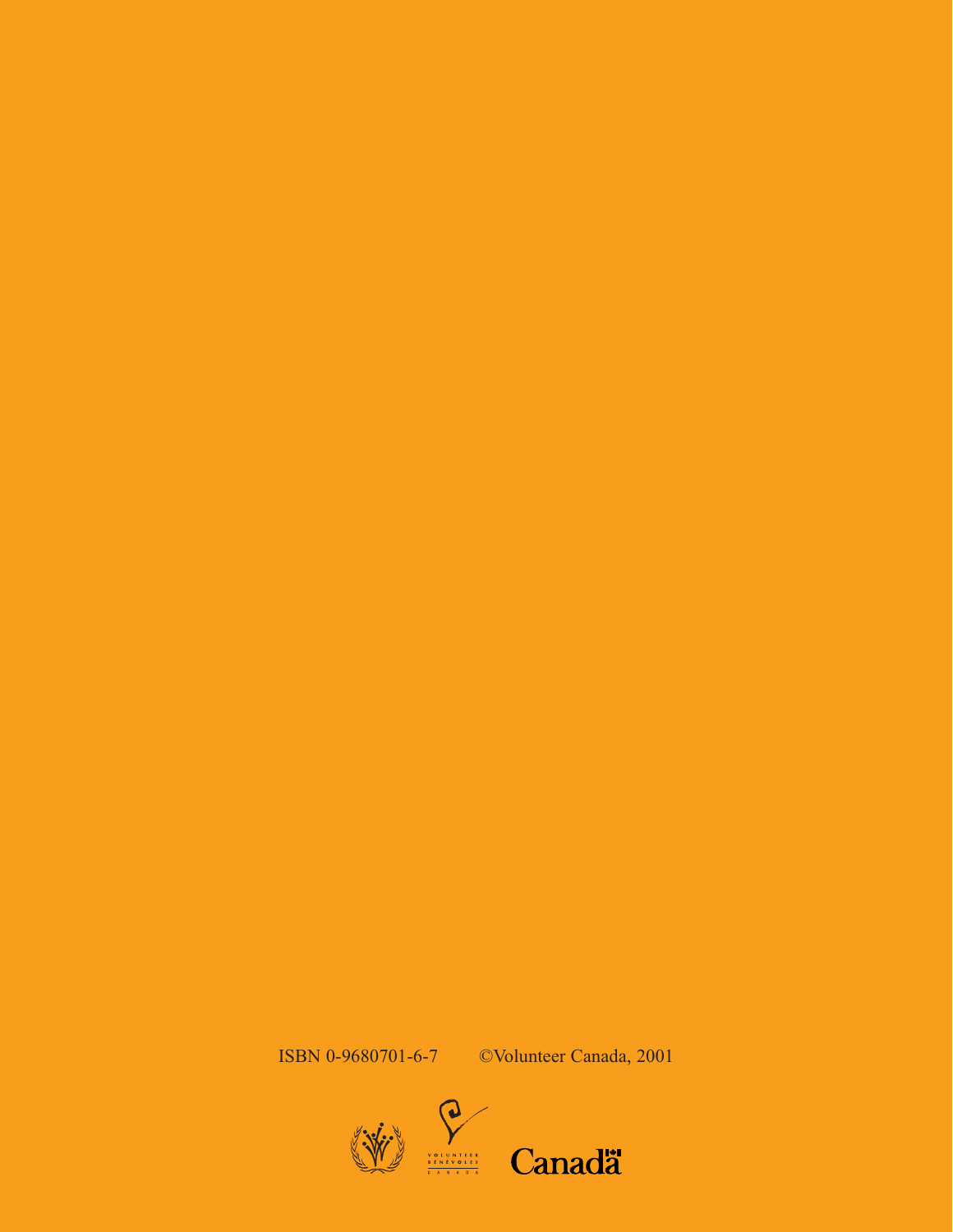# **TABLE OF CONTENTS**

| Introduction                                                  | 3  |
|---------------------------------------------------------------|----|
| Top 20 Volunteer Program Management Resources                 | 5  |
| <b>Additional Resources</b>                                   | 10 |
| Publishers, Distributors and Other Sources for Ordering Books | 16 |
| List of Periodicals                                           | 17 |
| E-newsletters and E-zines                                     | 20 |
| Web sites                                                     | 20 |
| <b>Online Discussion Groups</b>                               | 21 |
| Subject Index                                                 | 23 |
| Acknowledgements                                              | 24 |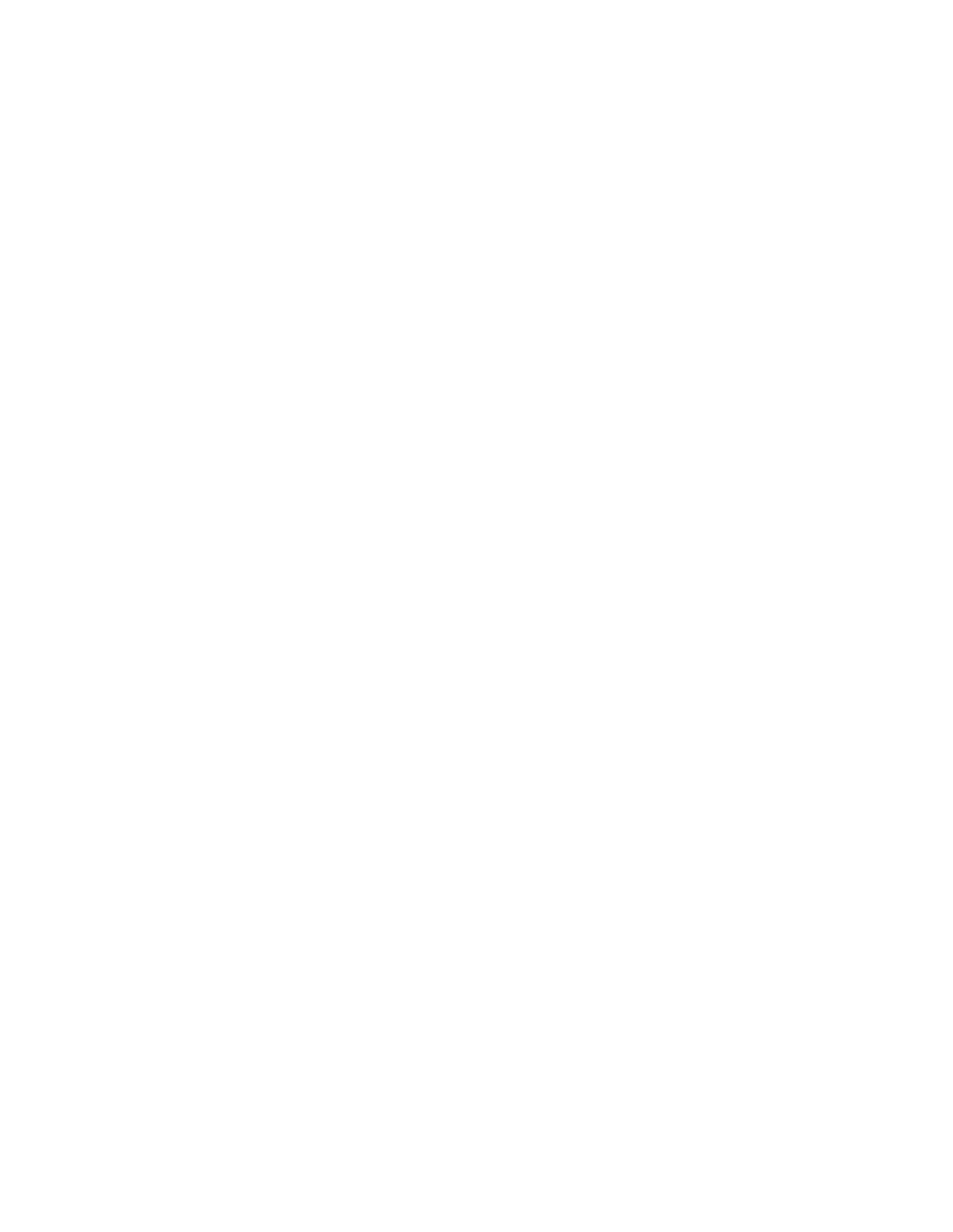# **INTRODUCTION**

The voluntary sector in Canada is a diverse and vibrant community of more than 180,000 organizations working in a vast array of fields providing services, leadership and voice to millions of Canadians. The single defining characteristic of each of these organizations is the presence of volunteers. In fact, more than 40 per cent of these organizations have absolutely no paid staff.

Regardless of the number of volunteers, there is a person in each organization whose job it is to recruit, train, oversee and recognize volunteers. In some cases, this person may be the manager of volunteers or perhaps the administrator of volunteer resources. In other cases, volunteer program management is one of many responsibilities.

While there are hundreds of excellent resources written about the dynamics of volunteering, volunteer management strategies, and specific issues faced by managers of volunteers, there was a need for a single source to encompass the top resources on volunteer program management. As a result, A Guide to Volunteer Program Management Resources was commissioned.

A Guide to Volunteer Program Management Resources is divided into five sections: top 20 resources; additional resources; publishers and distributors of the top 20 resources; periodicals that publish articles or resources on volunteer program management; and electronic resources.

The first section, the top 20 resources on volunteer program management, provides a literature review of the most relevant resources currently available. For ease of use, they are arranged by general subject categories and then listed alphabetically by author. Similarly, the other resources are arranged by author (individual or corporate) and, if there is no author, by title. A subject index is included for easy reference. The final section of the guide lists various electronic resources including e-newsletters and e-zines containing information on volunteer program management; Web sites listing resources on volunteer program management; and discussion groups for managers of volunteer programs.

The top 20 resources listed can be purchased through Volunteer Canada at 1-800-670-0401 or www.volunteer.ca, subject to availability. They can also be purchased through the distributors listed in this guide.

Resources on volunteer program management are always increasing in number and quality. Volunteer Canada would be pleased to hear comments about innovative, new books and other sources of information. Please keep us up-to-date with new literature so that we may share it with other managers of volunteers.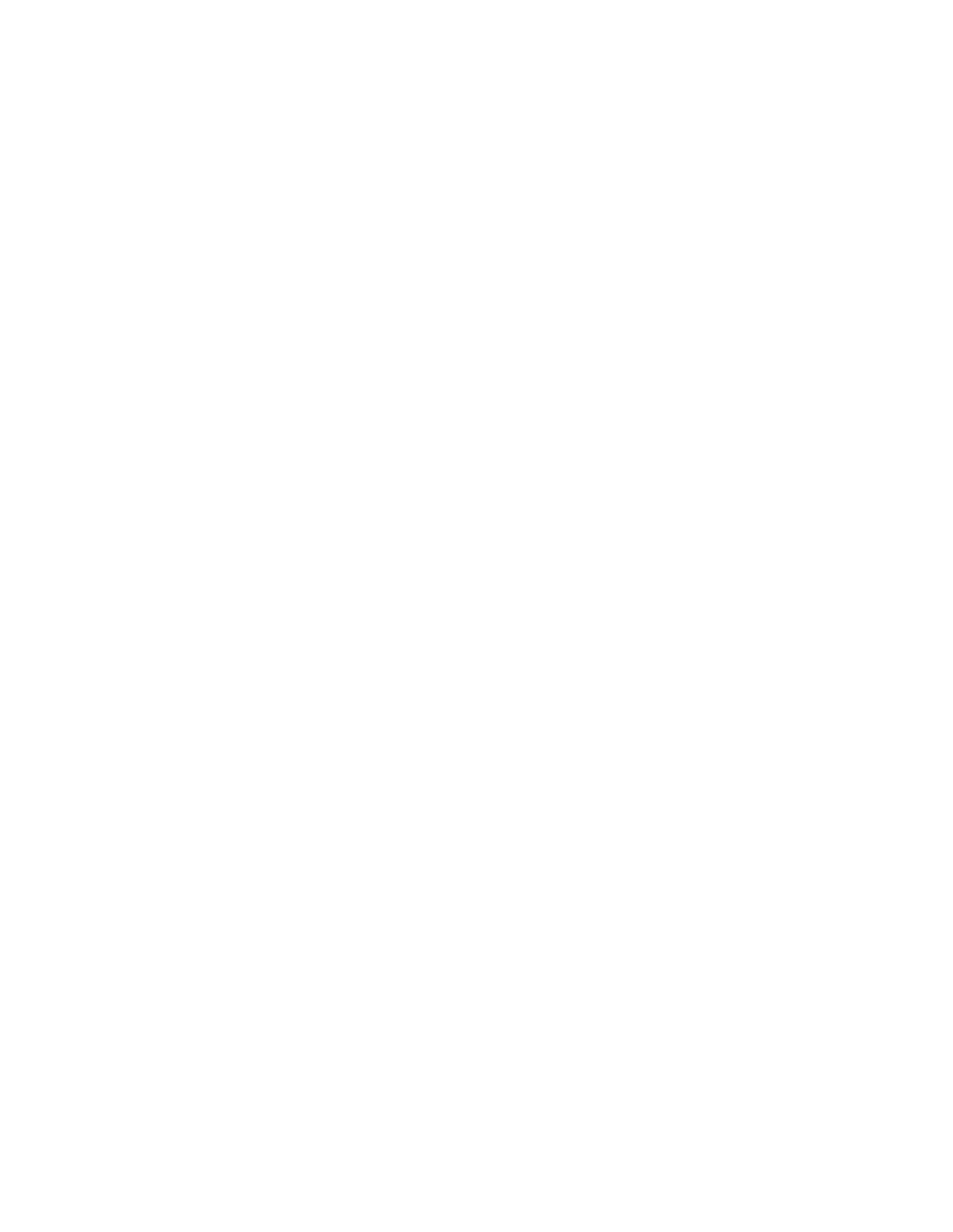# **I - TOP 20 VOLUNTEER PROGRAM MANAGEMENT RESOURCES**

# **Overview of Volunteer Program Management**

1. COLE, KATHLEEN M.; FISHER, JAMES C. **Leadership and Management of Volunteer Programs: A Guide for Volunteer Administrators.** San Francisco, California, Jossey-Bass. 1993. 208p.

Discusses the profession of volunteer administration from a management perspective. It illustrates the diverse and complex managerial functions of volunteer managers such as staffing, recruitment, motivation, program evaluation and the management of relationships between paid and volunteer staff. Two added resources, "Professional Ethics in Volunteer Administration" and "AVA Certification Program in Volunteer Administration: Functional Areas and Competency Statements", give an overview of the philosophical and ethical foundations of the field.

- 2. JOHNSTONE, GINETTE, ed. **Management of Volunteer Services in Canada: The Text.** 2nd edition. Carp, Ontario, Johnstone Training and Consultation Inc. 1999. Various pagination. A comprehensive introductory text with contributions from nine well-known Canadian authors. It covers the history of volunteerism in Canada, planning, financial management, screening, risk management, recruitment, training, motivation, supervision and redirection.
- 3. MCCURLEY, STEVE; LYNCH, RICK. **Volunteer Management: Mobilizing All the Resources of the Community.** Downers Grove, Illinois, Heritage Arts. 1996. 236p. A must have for all volunteer managers! This is the most comprehensive text on involving volunteers in organizations. It covers all the basics of volunteer management, specific volunteer supervision techniques, ways to deal with problem volunteers, suggestions for raising the status of the volunteer program, and ways to design a volunteer recruitment campaign. Important additions to the text are: an extensive bibliography on volunteer management, sample volunteer management policies, and numerous sample forms and worksheets.

# **Assessment and Program Planning**

4. ELLIS, SUSAN J.; NOYES, KATHERINE H. **Proof Positive: Developing Significant Volunteer Recordkeeping Systems.** Philadelphia, Pennsylvania, Energize Inc. 1990. 58p. This is an easy-to-use guide for designing and maintaining records on volunteer management. It shows how to develop a volunteer application form, gives ideas for recording the work of groups and how to keep track of one's own activities as well as those of the volunteers. It contains many sample forms to copy or adapt.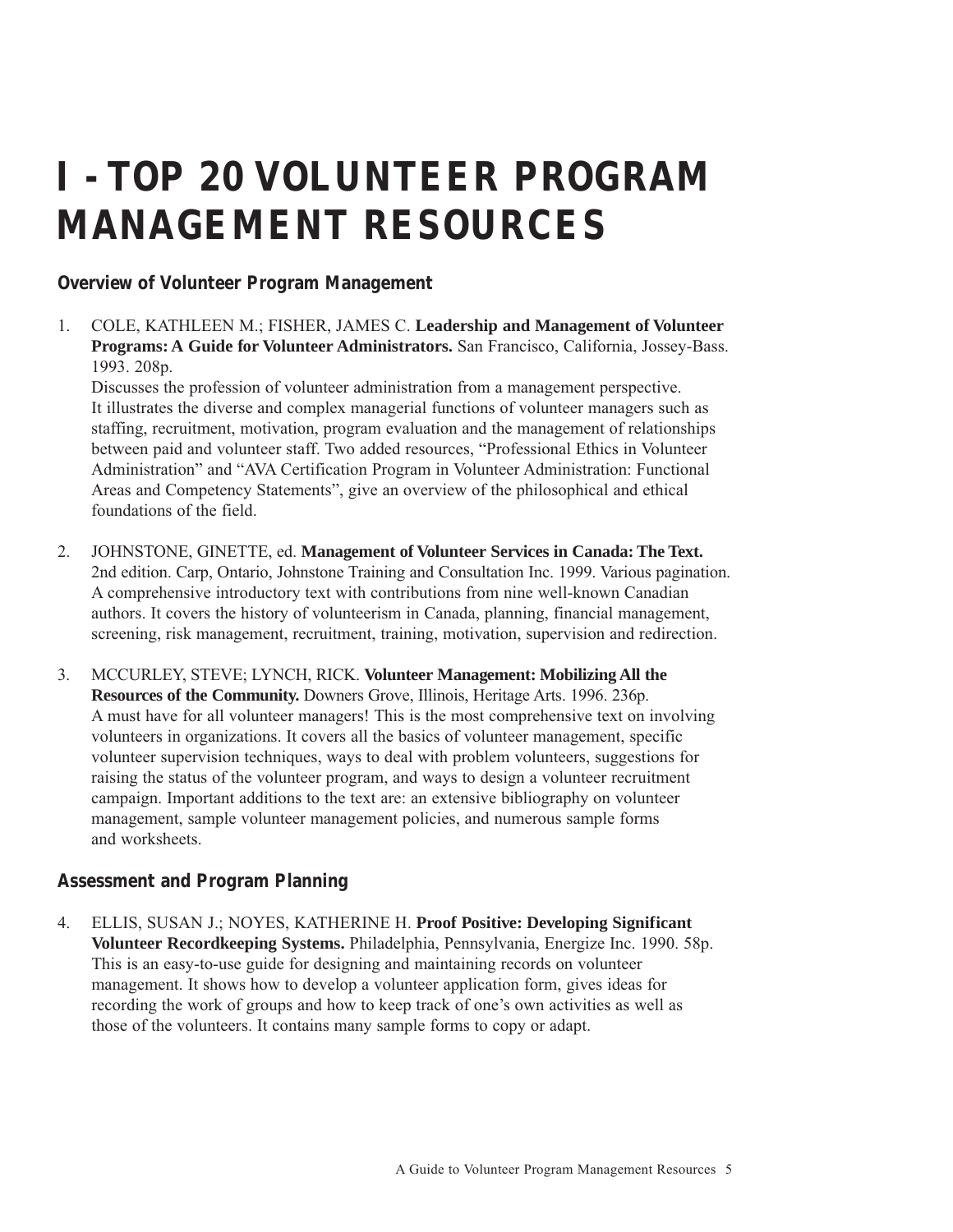- 5. GRAFF, LINDA L. **By Definition: Policies for Volunteer Programs: A Manual for Executive Directors, Board Members, and Managers of Volunteers.** 2nd ed. Dundas, Ontario, Graff and Associates.1997. 91p. Concentrating on the policy-making process, this manual begins with a section that looks at why policy-making is so important to volunteer programs. This is followed by a discussion on the different types and levels of policy. For managers of volunteers, chapters 5 and 6 give a clear picture of what types of policies are needed around volunteering and the relevance of policy-making to their positions. Chapter 7 presents a seven-step model of policy development and chapter 8 provides detailed information on how to write policies. The sample forms and bibliography at the end of the book are important additional resources. This is a must-read for volunteer managers.
- 6. MCCURLEY, STEVE; VINEYARD, SUE. **Measuring Up: Assessment Tools for Volunteer Programs.** Downers Grove, Illinois, Heritage Arts Publishing. 1997. 68p. Contains comprehensive checklists and questionnaires that managers of volunteers can use to assess their volunteer programs, organizations and themselves. The forms can be used as they are or customized for one's own needs.
- 7. MACDUFF, NANCY. **Episodic Volunteering: Building the Short-term Volunteer Program.** Walla Walla, Washington, MBA Publishing. 1991. 24p. With the present trend of volunteers moving towards short-term volunteerism or serving at regular intervals for short periods of time, this booklet helps managers of volunteers decide whether or not to introduce episodic volunteering into their organizations. It also shows how to recruit and sustain episodic volunteers.

#### **Recruitment**

- 8. ELLIS, SUSAN J. **The Volunteer Recruitment (and Membership Development) Book.** Philadelphia, Pennsylvania, Energize Inc. 1996. 152p. Provides an in depth examination of the tasks of recruitment by discussing where to look for volunteers, why people do or do not volunteer, and how to select the right recruitment techniques. A full chapter on membership development explains how to encourage people to join and motivate inactive members to participate more. The appendix is a discussion on the potential of recruitment through the Internet.
- 9. LEVANT, REBECCA; SEEL, KEITH. **Creating Bridges: A Practical Planning Guide and Checklist for the Development of a Cross-Cultural Volunteer Program.** Calgary, Alberta, Volunteer Calgary. 1995. 57p. If you are planning to develop a cross-cultural volunteer program and do not know where to start, this is the book for you. Although it is designed primarily for mainstream agencies, it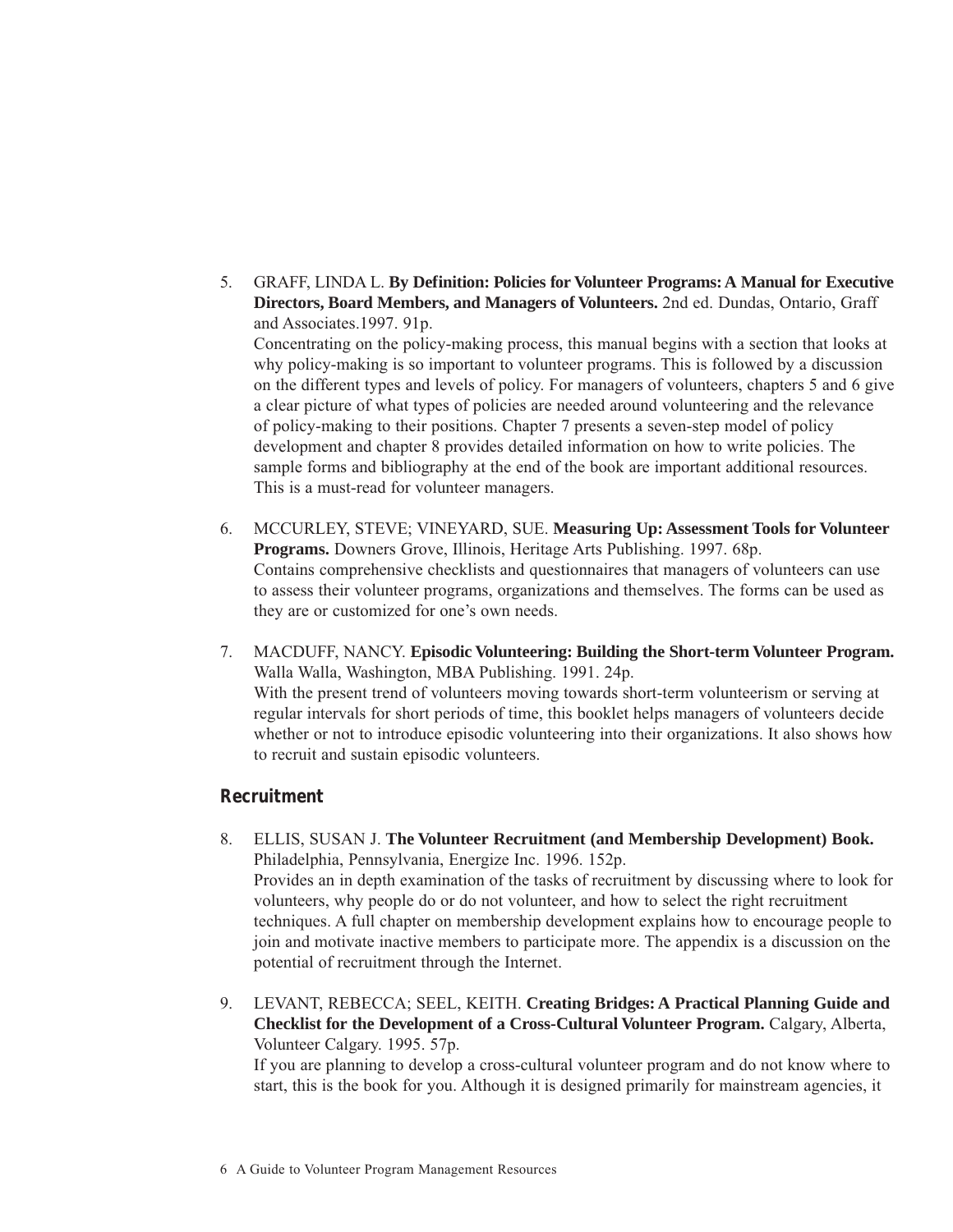will also be useful for diverse cultural agencies wishing to promote a similar program. The guide is easy to use and has a holistic approach with a rich blend of volunteer management, strategic planning, communications, cultural sensitivity training, and organizational development tips and strategies. The 11 steps described in the guide have been set up for use as a hands-on working tool adaptable to any organization.

### **Interviewing**

10. CROWE, ROY. **Resource Kit for Interviewing Volunteers.** Vancouver, British Columbia, Volunteer Vancouver. 1995. 51p.

Interviewing is a very important part of a successful volunteer program. Skillful interviewing benefits both the interviewer and the organization. In this helpful reference guide, the author discusses the different types of volunteer program interviews, the purpose of the entrance and placement interview, selecting and training interviewers, how to plan an interview, interviewing styles and human rights guidelines to follow while conducting an interview.

### **Screening**

- 11. GRAFF, LINDA. **Beyond Police Checks: The Definitive Volunteer & Screening Guidebook.** Dundas, Ontario, Graff and Associates. 1999. 152p. Designed specifically for managers who have little knowledge of, or experience in, hiring and screening, this "how to" manual provides concrete, practical tools on volunteer and employee screening. The information in this guidebook is divided into five chapters. Chapter 1 reviews the key principles of screening; chapter 2 explains the screening protocol for any given position and includes tools to assist in the assessment of positions; chapter 3 discusses the relationship between screening and risk management; chapter 4 reviews more than 14 screening mechanisms; and chapter 5 presents an overview of the screening process. Sample forms and checklists are included.
- 12. VOLUNTEER CANADA. **The Screening Handbook: Protecting Clients, Staff and the Community.** (Written by Lorraine Street). Ottawa, Ontario, Volunteer Canada. 1996. Various pagination.

This handbook is designed to assist organizations in creating, developing, or refining their screening programs. It is organized into three sections: part 1 offers an overview of the current legislative and social policy context at the federal government level and in each of the provinces and territories; part 2 provides readers with a step-by-step process for developing screening measures; and part 3 contains sample forms, good practice models, checklists, bibliographies, evaluation forms and information about the training program.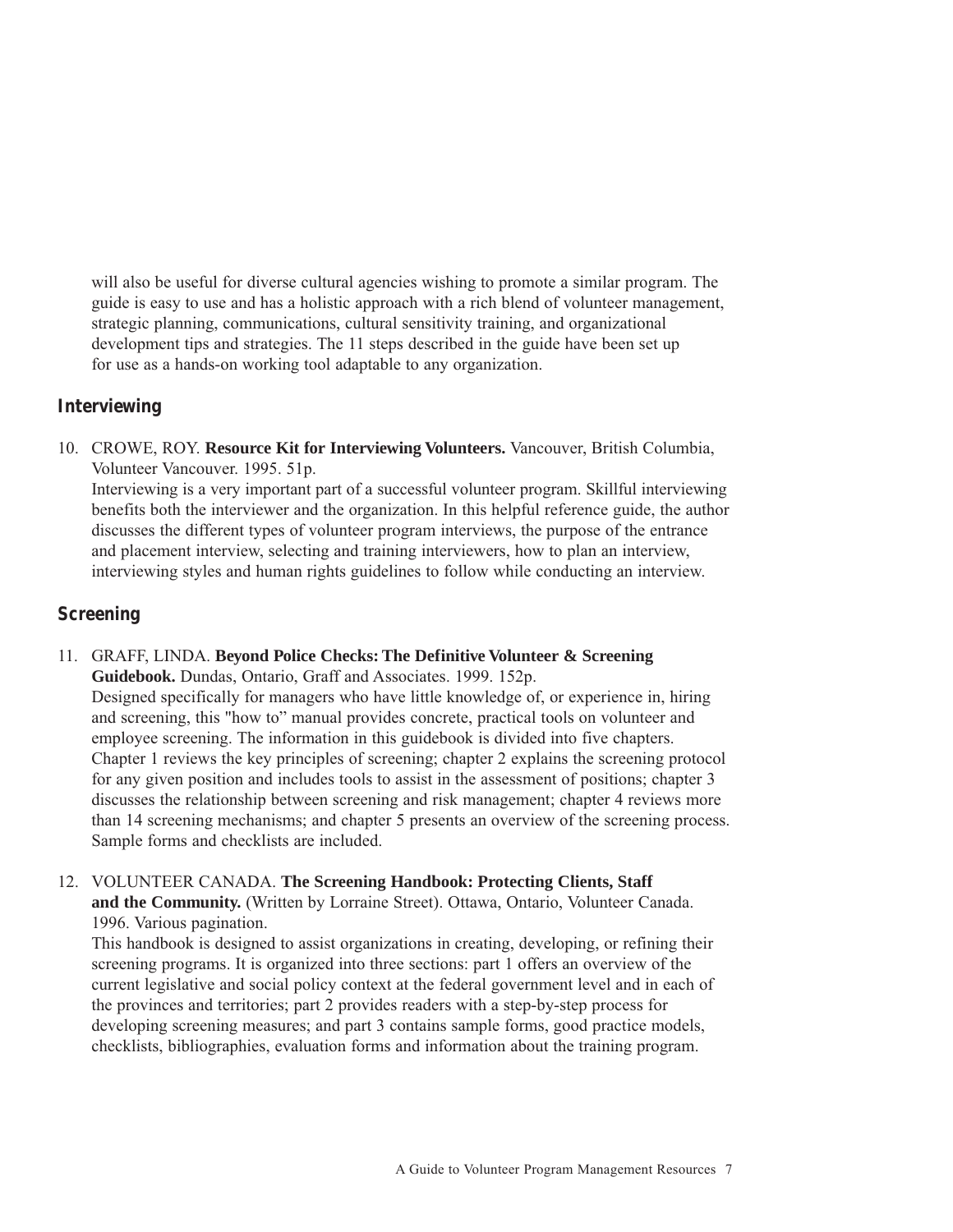### **Training and Orientation**

13. STALLINGS, BETTY. **Training Staff to Succeed with Volunteers: The 55-Minute In-Service Series.** Pleasanton, California, Building Better Skills. 1996. Various pagination. Contains training modules on key volunteer topics, each designed for delivery in 55 minutes of staff time. Each module is approximately 60 pages and includes learning objectives, suggested script and expandable activities, key concepts and notes to trainer, transparency masters, handout masters, bibliography and workshop evaluation forms.

#### **Supervision**

- 14. GRAFF, LINDA. **Yes You Can! Discipline and Dismissal of Volunteers (An Audio Workshop).** Dundas, Ontario, Graff and Associates. 1999. 95 minutes. Listen to Linda Graff and discover the principles of progressive discipline and the elements of rightful dismissal. You can also learn how to decrease both personal and organizational risks in all of your dismissal actions.
- 15. VINEYARD, SUE; MCCURLEY, STEVE. **Handling Problem Volunteers.** Downers Grove, Illinois, Heritage Arts Publishing. 1998. 60p. This book is designed to help managers of volunteers deal with a wide variety of problem volunteers—from the somewhat annoying to the seriously disruptive and even the dangerously dysfunctional. Chapter 1 discusses the myths about problem volunteers. The other chapters deal with specific problem types followed by suggestions on how to deal with them.

### **Volunteer and Staff Relations**

16. THACKER, COLIN. **Volunteering in a Unionized Environment.** Carp, Ontario, Johnstone Training and Consultation Inc. 1999. 19p. Based on the author's experiences as a manager of volunteer resources, this booklet identifies processes that promote a harmonious volunteer/staff relationship in any unionized organization.

### **Recognition**

17. VINEYARD, SUE. **Beyond Banquets, Plaques and Pins: Creative Ways to Recognize Volunteers and Staff.** Downers Grove, Illinois, Heritage Arts Publishing. 1989. This is an excellent book on volunteer recognition. The author develops the concept initially and proceeds to discuss recognition as it relates to organizational climate and management. It contains over 300 creative ideas classified into: the light touch; general; youth; working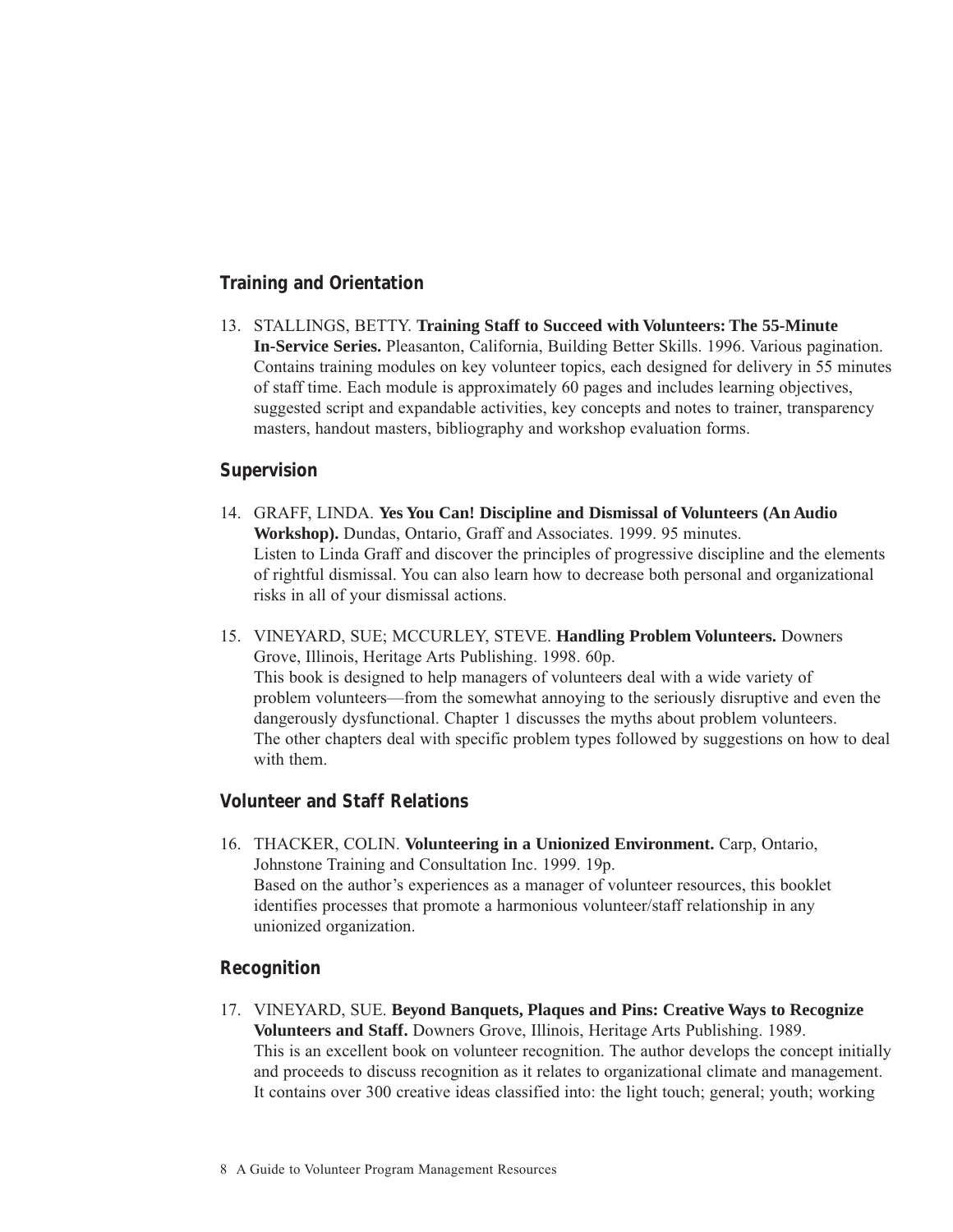volunteers; seniors; those seeking new skills; church volunteers; hospital volunteers; for those seeking visibility; for lower income; and, for virtual volunteers.

# **Evaluation**

18. EYSTAD, MELISSA, ed. **Measuring the Difference Volunteers Make: A Guide to Outcome Evaluation for Volunteer Program Managers.** St. Paul, Minnesota, Minnesota Department of Human Services. 1997. 40p.

Describes the major components of outcome evaluation in understandable terms. These include types of data, collection methods, the role of volunteer managers, writing outcome statements, and presenting evaluation findings. Work sheets, appraisal forms and a list of suggested readings are useful additions to the book.

# **Youth Volunteering**

19. DYBURGH, CAROL. **Youth Volunteers: Investments Today, Dividends Tomorrow**. Carp, Ontario, Johnstone Training and Consultation Inc. 1996. 32p. This practical manual covers all aspects of involving youth as volunteers. It is divided into six chapters covering: benefits of volunteering; planning; recruiting and selection; orientation and training; supervision; evaluation and recognition. The appendices include: the Volunteer Bill of Rights, sample application forms, and volunteer and program evaluation forms for youth volunteers.

20. VOLUNTEER CANADA. **Volunteering Works! Give a Little…Get a Lot.** [Includes Volunteering Works! Be Part of Shaping Your Future; Volunteering Works! A Parent's Guide to Youth Volunteering; and Volunteering Works! A Facilitator's Guide to Youth Volunteering. ] Ottawa, Ontario, Volunteer Canada. 2000. This set of publications was produced to support youth volunteer programs. The first booklet, designed for youth aged 15-30, answers some important questions about volunteering. The parent's guide offers advice on being an active part of your child's volunteer experience, and the facilitator's guide is designed for use by managers of volunteer programs, counsellors, and teachers.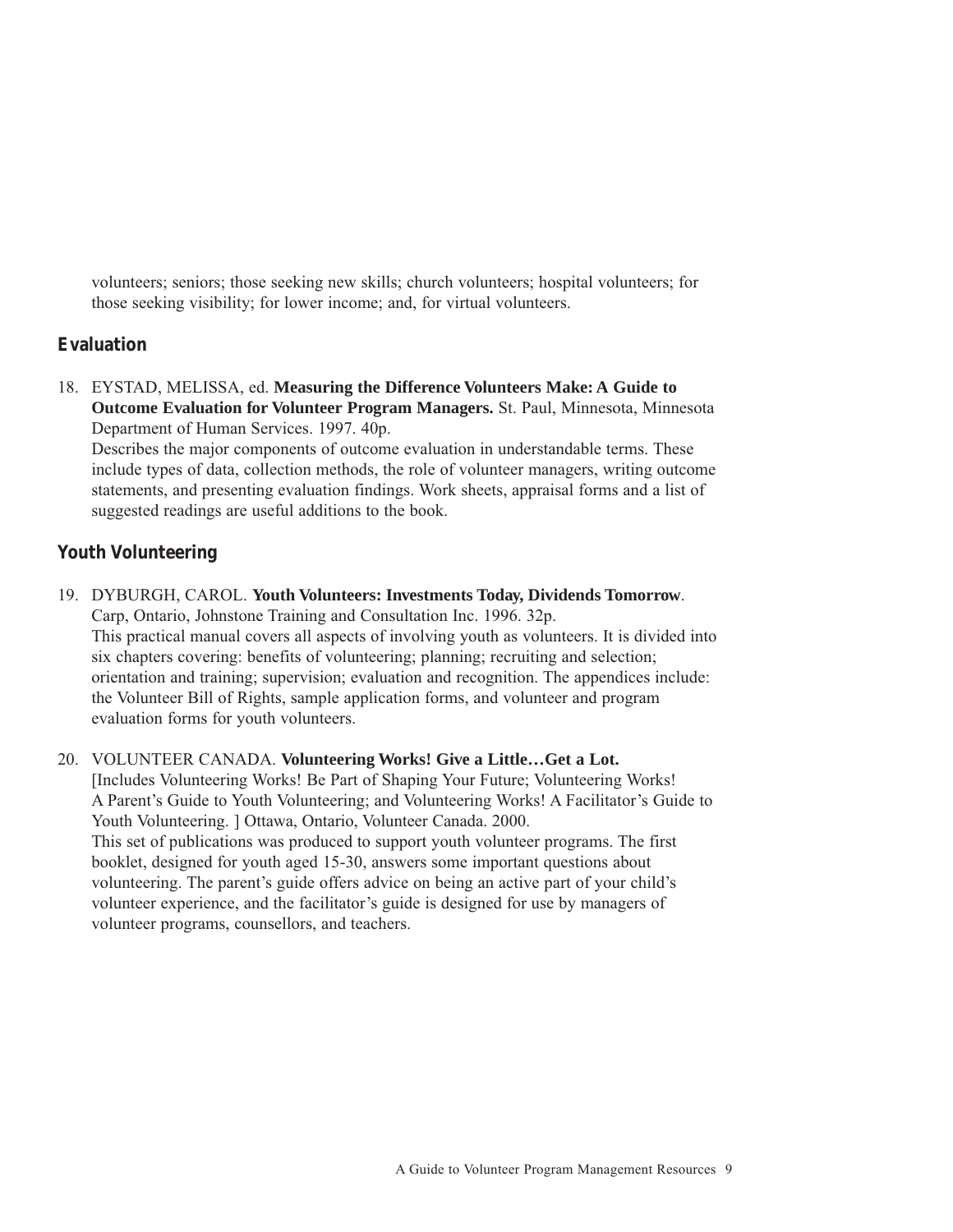# **II – ADDITIONAL RESOURCES**

21. CAMPBELL, KATHERINE NOYES; ELLIS, SUSAN J. **The (Help!) I-Don't-Have-Enough-Time Guide to Volunteer Management.** Philadelphia, Pennsylvania, Energize Inc. 1995. 117p. Presents a framework for creating a team approach to volunteer management. This book is especially useful to volunteer managers who lead volunteers as an "add on" to their other

duties. Includes a detailed "Volunteer Management Task Analysis", forms and procedures to simplify your work, and ideas for collaboration with other volunteer programs.

- 22. CENTRAL VOLUNTEER BUREAU OF OTTAWA-CARLETON. **Stronger Together: Recruiting and Working with Ethno-cultural Volunteers.** Ottawa, Ontario, Voluntary Action Directorate, Multiculturalism and Citizenship Canada. 1990. 30p. This manual is developed to help managers of volunteer programs, boards of directors, and staff of not-for-profit organizations become more sensitive and responsive to ethnic minority volunteers. Many tips on recruitment, interviewing, training, supervision, evaluation, recognition and support for ethnic minority volunteers are discussed.
- 23. CHAFE, DAWN. **Youth+ A Guide to Fostering Intergenerational Volunteerism: Involving Youth and Older Adults in Mutually Beneficial Volunteer Activities.** St. John's, Newfoundland, Community Services Council Newfoundland and Labrador. 1995. 21p. The Youth+ project was established as an innovative model of community volunteerism to increase contact between young people and older adults. This manual discusses how the intergenerational program was delivered and provides guidance to other groups who may wish to develop similar programs.

24. ELLIS, SUSAN J.; CRAVENS, JAYNE. **The Virtual Volunteering Guidebook: How to Apply the Principles of Real-World Volunteer Management to Online Service.** Palo Alto, California, Impact Online Inc. 2000. 128p. This is the first and foremost electronic book on virtual volunteering. It is designed to help organizations that already have a functioning face-to-face volunteer program. It discusses the 13 major elements of volunteer management and how each of the elements must be adapted to meet the demands of virtual volunteering situations.

25. FELS, LYNN. **Getting Started: Establishing a Volunteer Program.** Toronto, Ontario, Volunteer Centre of Metropolitan Toronto. 1988. 29p. This easy-to-read handbook explains how to organize a volunteer program. From the initial stage of conducting a needs analysis to designing the program, it includes a discussion of the elements of volunteer program management. Some of the topics covered are: recruitment, orientation and training of volunteers,supervision, record keeping, evaluation, staff/volunteer relations, and volunteer recognition. The appendices provide a guide for developing volunteer job descriptions, as well as samples of a confidentiality statement, a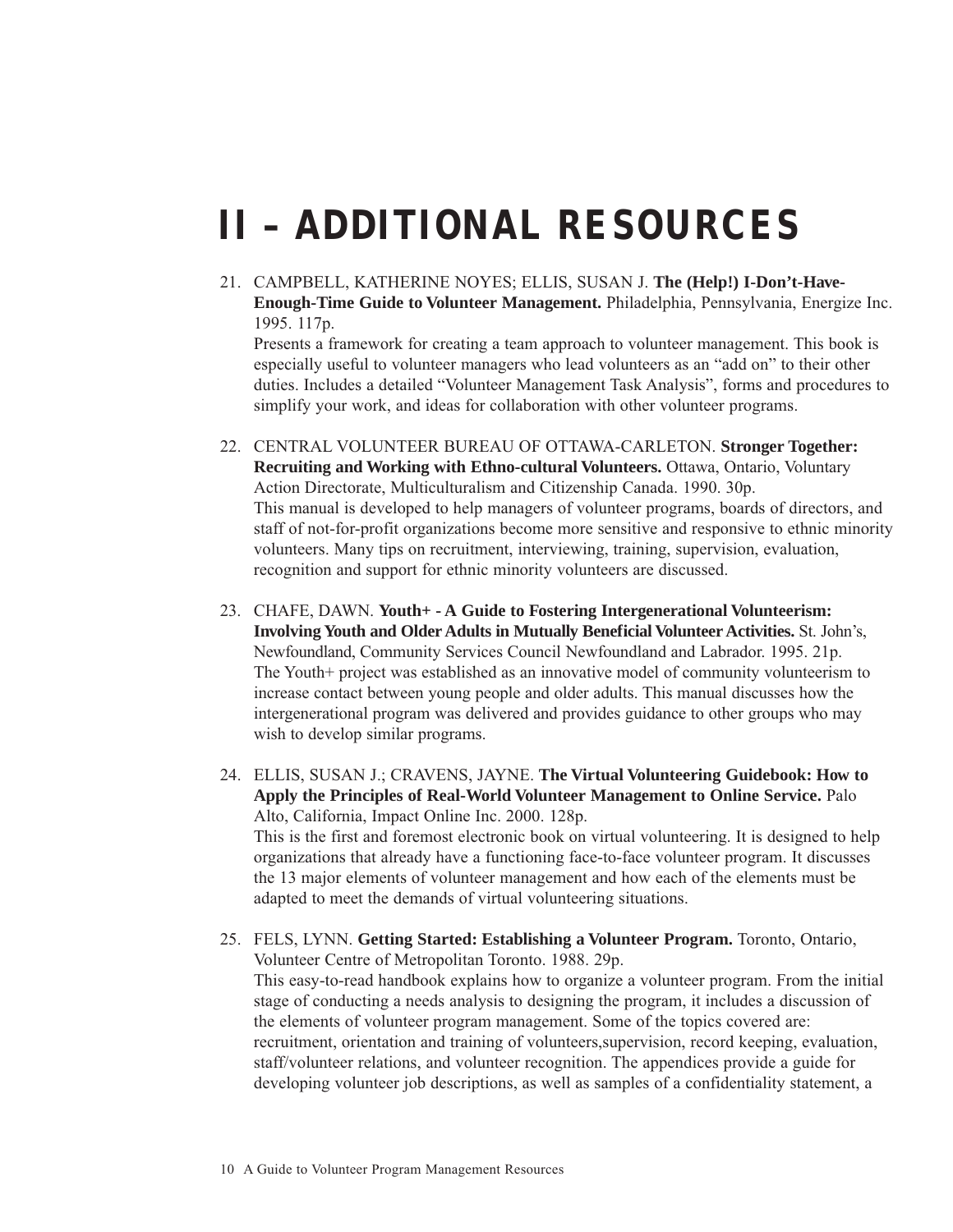request for volunteers information sheet, a volunteer information form, a volunteer time sheet, a recruitment response form, a volunteer job performance review form, a program evaluation and a volunteer satisfaction form.

26. LATHAM, CATHERINE. **The Straight Talk on Boundaries.** Carp, Ontario, Johnstone Training and Consultation Inc. 2000. 49p. Managers of volunteers are normally aware of the concept of boundary setting. However, it is often difficult for them to share their awareness of the concept with their volunteers. This book discusses the following topics: defining boundaries; volunteer and boundary issues; how volunteer managers address boundaries effectively with their volunteers; three scenarios of boundary infractions; warning signs that infractions are pending; and how to

27. LAUTENSCHLAGER, JANET. **Bridges to the Future: Supported Programs for Volunteers with Special Needs.** Ottawa, Ontario, Voluntary Action Directorate of the Department of Multiculturalism and Citizenship. 1992. 38p. Aimed primarily at volunteer centres, this text discusses the concept of supported volunteerism and examines factors in the success of programs supporting volunteers with special needs. Chapters 3 and 4 are about the essential skills that managers of volunteers must have in order to recruit, place and retain volunteers with special needs.

deal with volunteers who cross the line.

28. LAUTENSCHLAGER, JANET. **Volunteering in the Workplace: How to Promote Employee Volunteerism.** Ottawa, Ontario, Voluntary Action Directorate, Department of Canadian Heritage. 1993. 47p.

Intended for volunteer centres and other voluntary organizations, this guide examines the benefits of employee volunteerism to the community, to the companies and to the employees. The guide is divided into two sections: part 1 looks at employee volunteerism from the perspective of the corporate sector, and part 2 offers suggestions on how voluntary organizations can successfully recruit and integrate employee volunteers.

29. LAUTENSCHLAGER, JANET. **A Springboard to Tomorrow: Creating Youth Volunteer Programs that Encourage the Development of Skills.** Ottawa, Ontario, Voluntary Action Directorate of the Department of Multiculturalism and Citizenship. 1994. 43p. Provides information useful to voluntary organizations interested in either developing a youth volunteer program or in integrating more youth volunteers into existing programs. Given the mandate to promote volunteerism at the community level, volunteer centres are the primary target for this publication. A whole chapter is devoted to advice on how young people can develop specific skills that can be transferred to the labour market. The appendices contain an inventory of marketable skills, the skills profile, the volunteer career portfolio and an example of a brochure for recruiting youth.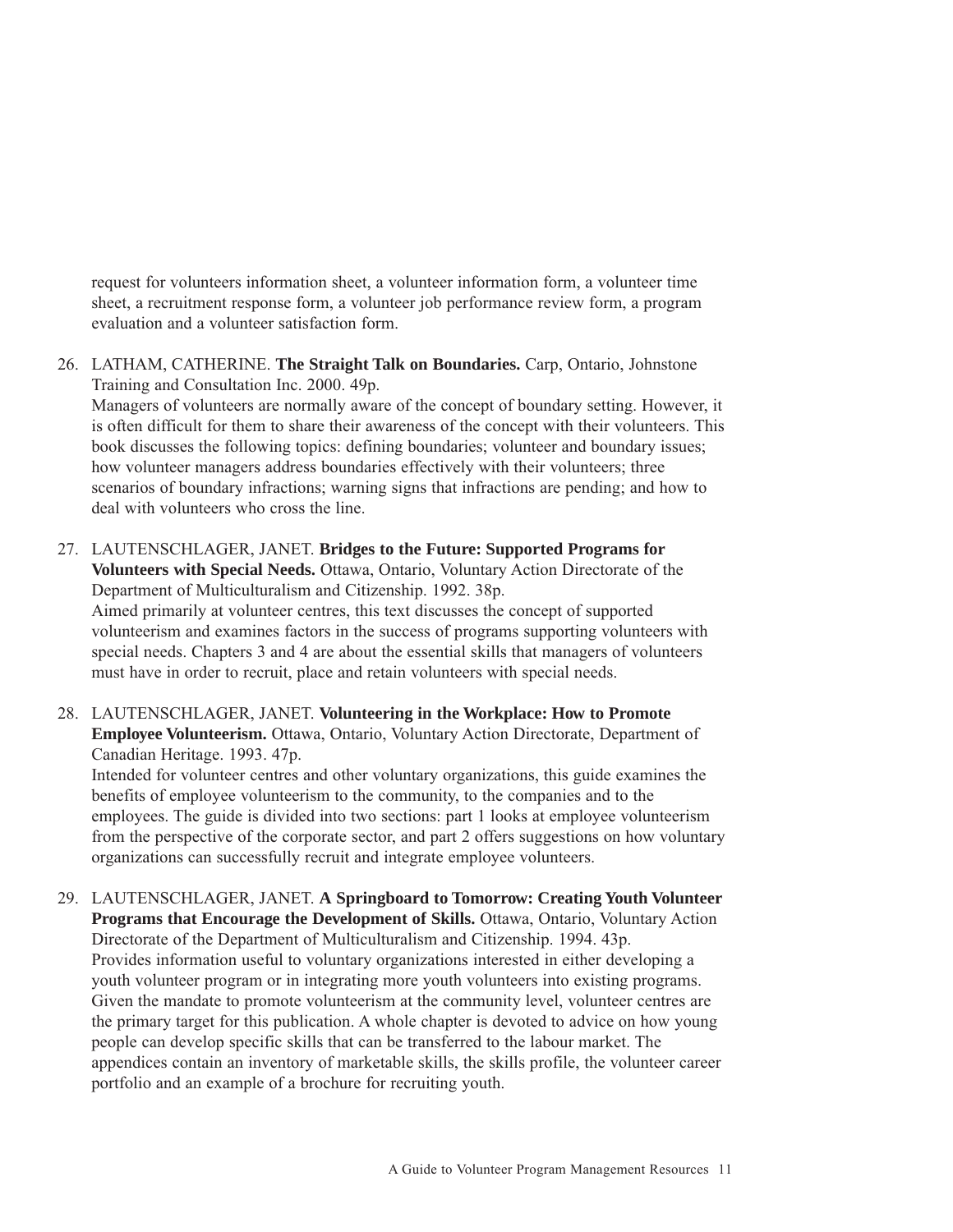- 30. LEE, JARENE FRANCES; CATAGNUS, JULIA M. **What We Learned (the Hard Way) About Supervising Volunteers: An Action Guide for Making Your Job Easier.** Philadelphia, Pennsylvania, Energize Inc. 1999. 155p. An informative guide packed with advice from volunteer managers on how to define volunteer work expectations, build relationships, and expand communications. This is a great tool for designing formal training programs.
- 31. MACKENZIE, MARILYN. **Curing Terminal Niceness: A Practical Guide to Healthy Volunteer/Staff Relationships.** Downers Grove, Illinois, Heritage Arts Publishing. 1990. 32p. Discusses how to create a motivating climate and productive partnerships between staff and volunteers. Common trouble spots that usually result in volunteer-staff conflicts are identified and solutions are presented.
- 32. MACKENZIE, MARILYN; MOORE, GAIL. **The Volunteer Development Toolbox: Tools and Techniques to Enhance Volunteer and Staff Effectiveness.** Downers Grove, Illinois, Heritage Arts Publishing. 1993. 90p. This book was developed to help volunteers and staff teach others about the principles and practices of good volunteer management. It is designed to help with training a strong and effective volunteer force. The main topics covered are: developing systems and supports, creative recruitment, making the right match, volunteer assessment and successful volunteer recognition. The forms and worksheets are helpful in enhancing volunteer performance.
- 33. MACLEOD, FLORA; HOGARTH, SARAH. **Leading Today's Volunteers.** North Vancouver, British Columbia, Self-Counsel Press. 1999. 172p. This is a comprehensive guide to volunteer management. It discusses the entire scope of the volunteer management cycle. The subject matter is introduced by discussing volunteerism and the trends affecting it. The author then discusses how to choose the right person for the position of program manager. The subsequent chapters deal with: designing and using volunteer program forms and records, managing volunteer recruitment, interviewing and selecting volunteers, orientation and training, maintaining volunteer commitment, and review and feedback. Sample forms, records and agreements are added features.
- 34. MOORE, LARRY F., ed. **Motivating Volunteers: How the Rewards of Unpaid Work Can Meet People's Needs.** Vancouver, British Columbia, Vancouver Volunteer Centre. 1985. 264p. This collection of articles by well-known writers examines the question of why people volunteer. Its aim is to assist managers of volunteer programs in motivating volunteers by developing interesting, creative and challenging job assignments.
- 35. MURPHY, SANDRA. **Helping Hands Volunteens: A Model for a Youth Volunteer Program.** St. John's, Newfoundland, Community Services Council Newfoundland and Labrador. 1991. 24p.  $+$  appendices.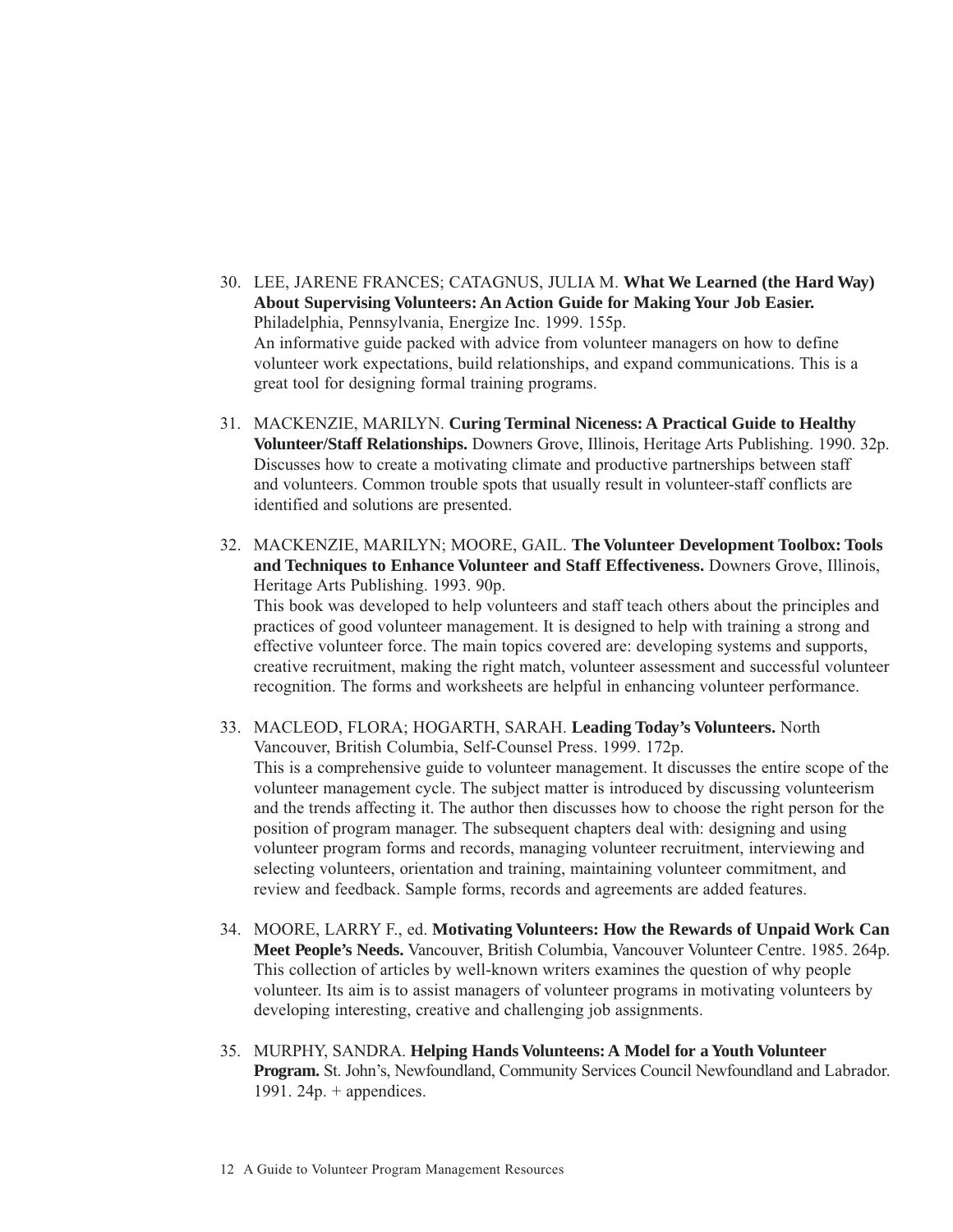This manual presents a model of a teen program developed from the very real interest of young people in St. John's. Many of its formal structures, forms and procedures evolved from experiences rather than careful planning and design.

36. MURPHY, SANDRA. **Volunteering for the Future: Developing School Based Volunteer Programs.** St. John's, Newfoundland, Community Services Council Newfoundland and Labrador. 1995. 69p.

Involving youth in their communities through school-based volunteer programs is a worth while investment in the future of young people and society as a whole. This manual discusses the role of the volunteer centre in a school-based volunteer program, compares two models used in schools, and provides steps to developing a successful student volunteer program. The appendices contain a sample budget, job descriptions, policy on screening for staff and volunteers of youth programs, program forms, evaluation forms and sample activities.

- 37. PERRYMAN, GAVIN. **Management and Leadership Development for Program Coordinators.** Vancouver, British Columbia, Perryman Publications. 1999. 243p. Designed as a basic resource for those who are responsible for supervising or coordinating programs and services in voluntary organizations. It provides an overview of the management skills that program coordinators must acquire.
- 38. POINTS OF LIGHT FOUNDATION. **Developing a Corporate Volunteer Program.** Washington, District of Columbia, Points of Light Foundation. 1993. 46p. This is a how-to publication for managers of corporate volunteer programs. It outlines the essential steps of program development which include: setting program goals, developing a program structure, choosing volunteer activities, realizing benefits to the company, developing relevant corporate policies, and conducting evaluations.
- 39. PORRITT, KRISTEN. **Family Volunteering: The Ties that Bind an Introduction to Preparing your Agency for Family Volunteers.** Ottawa, Ontario, Department of Heritage, Voluntary Action Program. 1995. 24p.

This useful booklet is intended to guide organizations through the process of involving family groups in programs and projects. It includes a list of volunteering ideas for families, questions to consider during the practical planning, and a readiness assessment checklist.

40. STALLINGS, BETTY. **Resource Kit for Managers of Volunteers.** [Canadian edition]. Calgary, Alberta, Volunteer Alberta. 1992. Various pagination. An invaluable resource kit that serves as a practical guide to the fundamentals of developing a volunteer program. Topics covered are: the manager of volunteers, volunteer program assessment, forms and record keeping, insurance and tax issues, planning and budgeting, volunteer/staff relations, designing volunteer jobs, recruiting, screening and interviewing,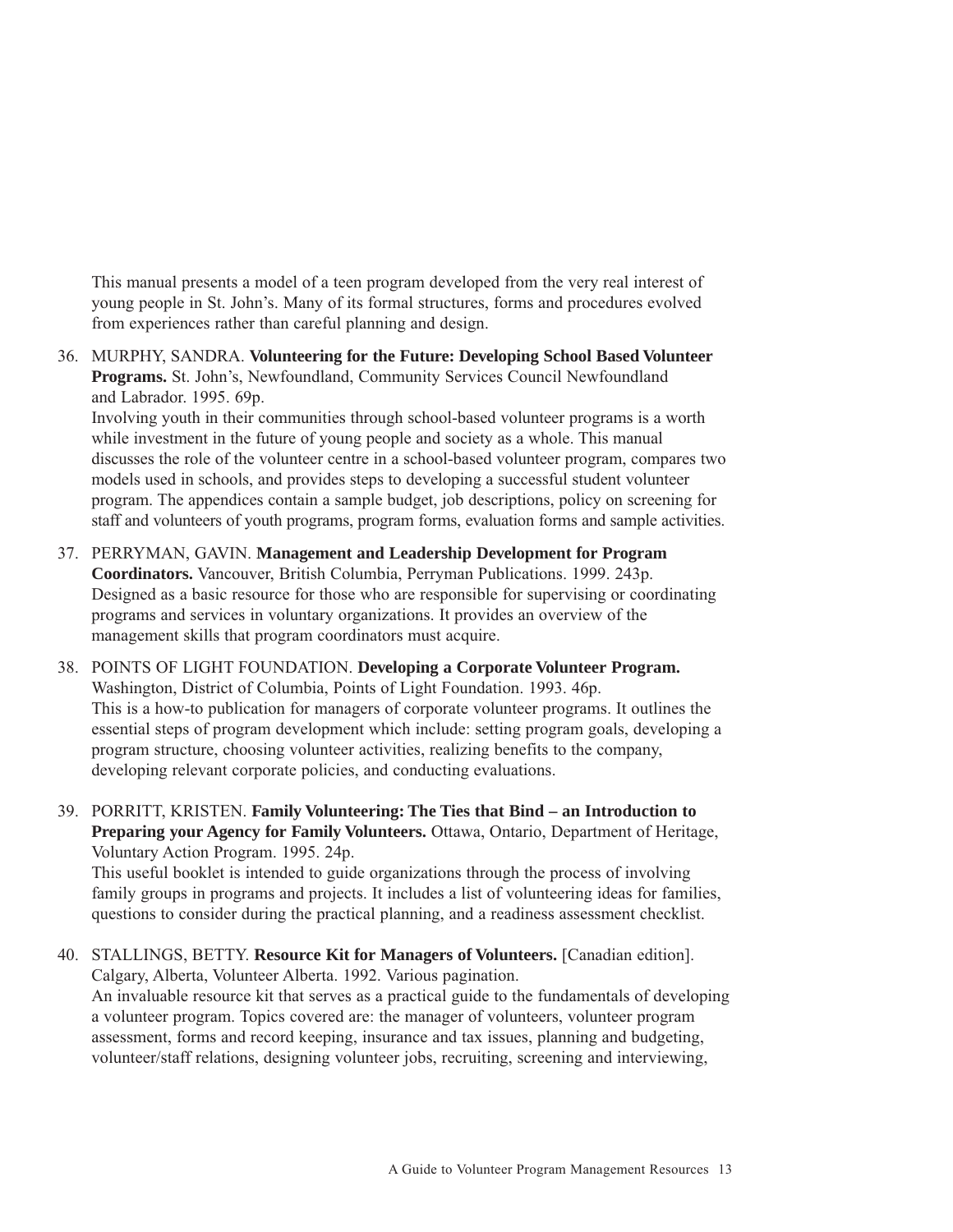orientation and training, supervision and evaluation, and recognition. Every chapter starts with thought-provoking questions that help the organization detect its strengths and weaknesses. An extensive annotated bibliography of resources is included in the kit.

- 41. VINEYARD, SUE. **Evaluating Volunteers, Programs and Events Plus Reflection: The Evaluative Component of Service-learning.** Downers Grove, Illinois, Heritage Arts Publishing. 1994. 26p. Discusses the step-by-step process of evaluating programs, volunteers and events. Sample evaluation forms are included in the appendix.
- 42. VINEYARD, SUE; MCCURLEY, STEVE, eds. **Managing Volunteer Diversity: A Rainbow of Opportunities.** Downers Grove, Illinois, Heritage Arts Publishing. 1994. 107p. A collection of different articles on how to recruit, motivate, manage, retain, and recognize volunteers from a variety of social, cultural and professional backgrounds, plus a section on volunteer managers as change agents. There is a comprehensive volunteer diversity bibliography at the end of the book.
- 43. VINEYARD, SUE. **Marketing for Volunteer Managers: Mastering Its Magic in a New Millennium.** Washington, District of Columbia, Points of Light Foundation. 1999. 72p. Marketing has become an essential tool for managers of volunteers in their pursuit of effectiveness. In this book, the author discusses the basic marketing principles and the process of marketing.
- 44. VINEYARD, SUE. **Stop Managing Volunteers!: New Competencies for Volunteer Administrators.** Downers Grove, Illinois, Heritage Arts. 1996. 108p. A teaching text and workbook that presents basic information on the essential skills volunteer program managers must develop if they are to succeed in their chosen career. The worksheets help readers transfer learning into specific plans for their own program.
- 45. VOLUNTEER CANADA. **Safe Steps: A Volunteer Screening Process for Recreation and Sport.** (Written by Brenda Gallagher). Ottawa, Ontario, Volunteer Canada. 1998. 48p. This hands-on, practical workbook was developed specifically for people within recreation and sport organizations who are in charge of setting policy or are directly involved with the screening process. As a tool, the workbook is to be used under the guidance of a certified trainer. Following completion of the workbook, participants will learn about the 10-step screening process and how to use a combination of those steps in different situations to ensure the safety of their participants and protect their organization and volunteers.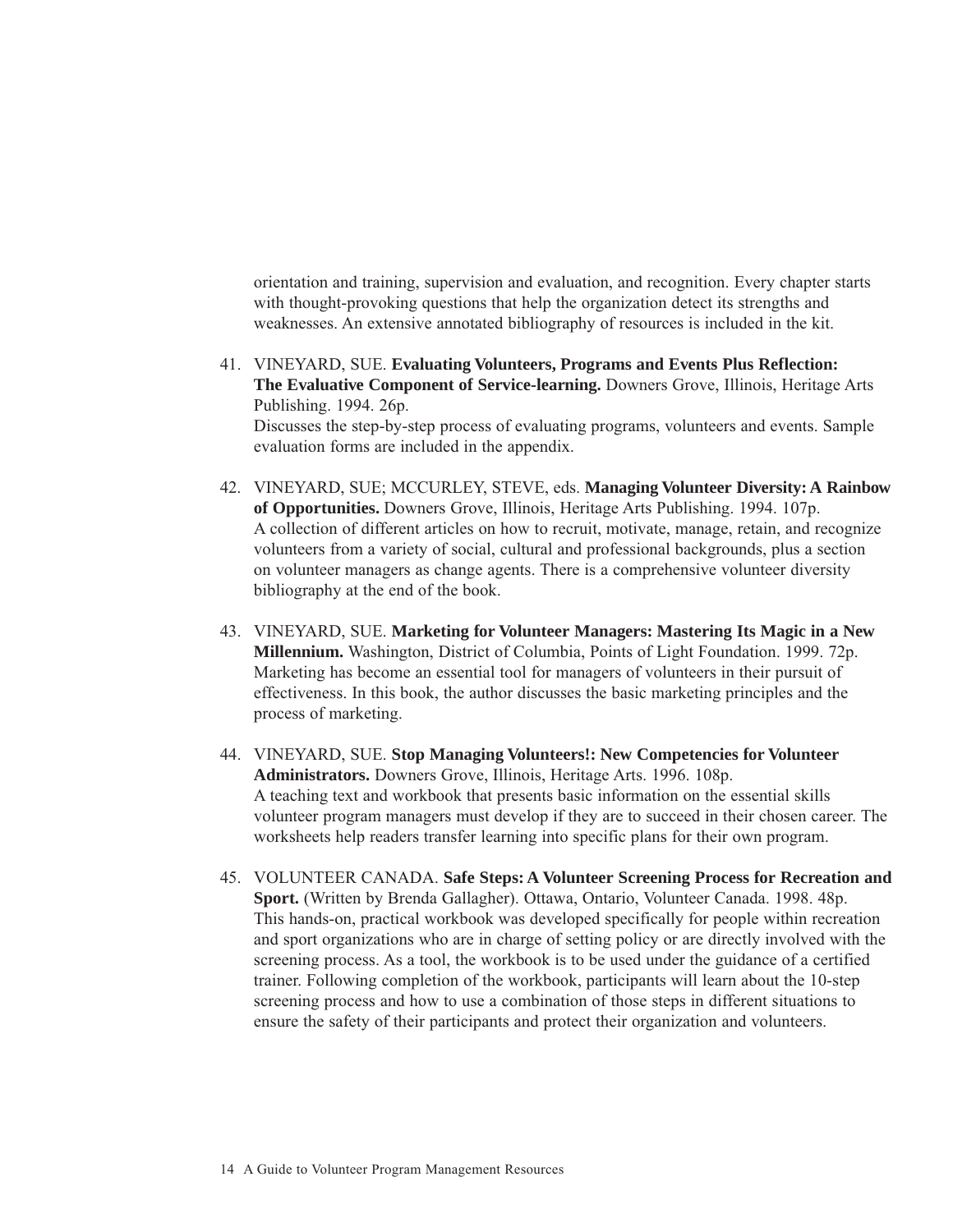46. VOLUNTEER CANADA. **Screening in Faith.** Ottawa, Ontario, Volunteer Canada. 1999. Various pagination.

Provides each faith community with tools to create and maintain a safe environment, to protect those who are to be cared for and to prevent sexual, physical and emotional misconduct from occurring in places of ministry. The workbook provides an effective Ten Steps procedure that begins long before the volunteer is assigned to a task. Invaluable resources such as a sample volunteer application form, a reference check form, and a sample screening policy are added features of the book.

- 47. VOLUNTEER VANCOUVER. **The Complete Guide to Assessing and Improving Your Volunteer Program.** Vancouver, British Columbia, Volunteer Vancouver. 1995. 46p. A comprehensive assessment and planning tool that can be used to examine your volunteer program and adapt strategies in light of the changing volunteer environment. Each chapter of the workbook represents the management and reporting structures, responsibilities and activities surrounding a basic criterion. It also has a "stand alone" capacity to enable a specific aspect of the volunteer program to be examined individually or as a part of an overall picture.
- 48. VOLUNTEER VANCOUVER. **Resource Kit on Volunteering** (Includes a video "Volunteers Are People Like You" and a guide). Vancouver, British Columbia, Volunteer Vancouver. 1995.

Designed for youth aged 12 to 19 years, this video is an upbeat introduction to volunteering, featuring local celebrities who talk about their volunteer experiences. The accompanying guide provides the teacher/leader with a variety of activity ideas and handouts designed for a range of skill levels. Also includes a bibliography on youth volunteering.

49. VOLUNTEER VANCOUVER. **Volunteers and the Law: A Guide for Volunteers, Organizations and Boards.** Vancouver, British Columbia, The People's Law School. 2000. 71p.

This book provides information that will help volunteers, staff and board members learn about how the law applies to volunteer activities. It introduces some basic legal issues in an easy-to-read format and provides helpful checklists for minimizing and preventing legal liability. The book is divided into five chapters: chapter 1- About the Law; chapter 2- Applying the Law to Volunteer Activities; chapter 3- Legal Issues from the Perspective of Organizations and Staff; chapter 4- Legal Issues for Boards and Directors; and chapter 5- Insurance Issues.

50. VOLUNTEER VICTORIA. **Volunteer Access: A Manual for Special Needs Volunteering.** Victoria, British Columbia, Volunteer Victoria. 1991. 34p. In 1990, Volunteer Victoria worked on a project that provided people with disabilities full access to the benefits and rewards of volunteering. This manual describes the specific steps involved in managing a volunteer program for special needs people.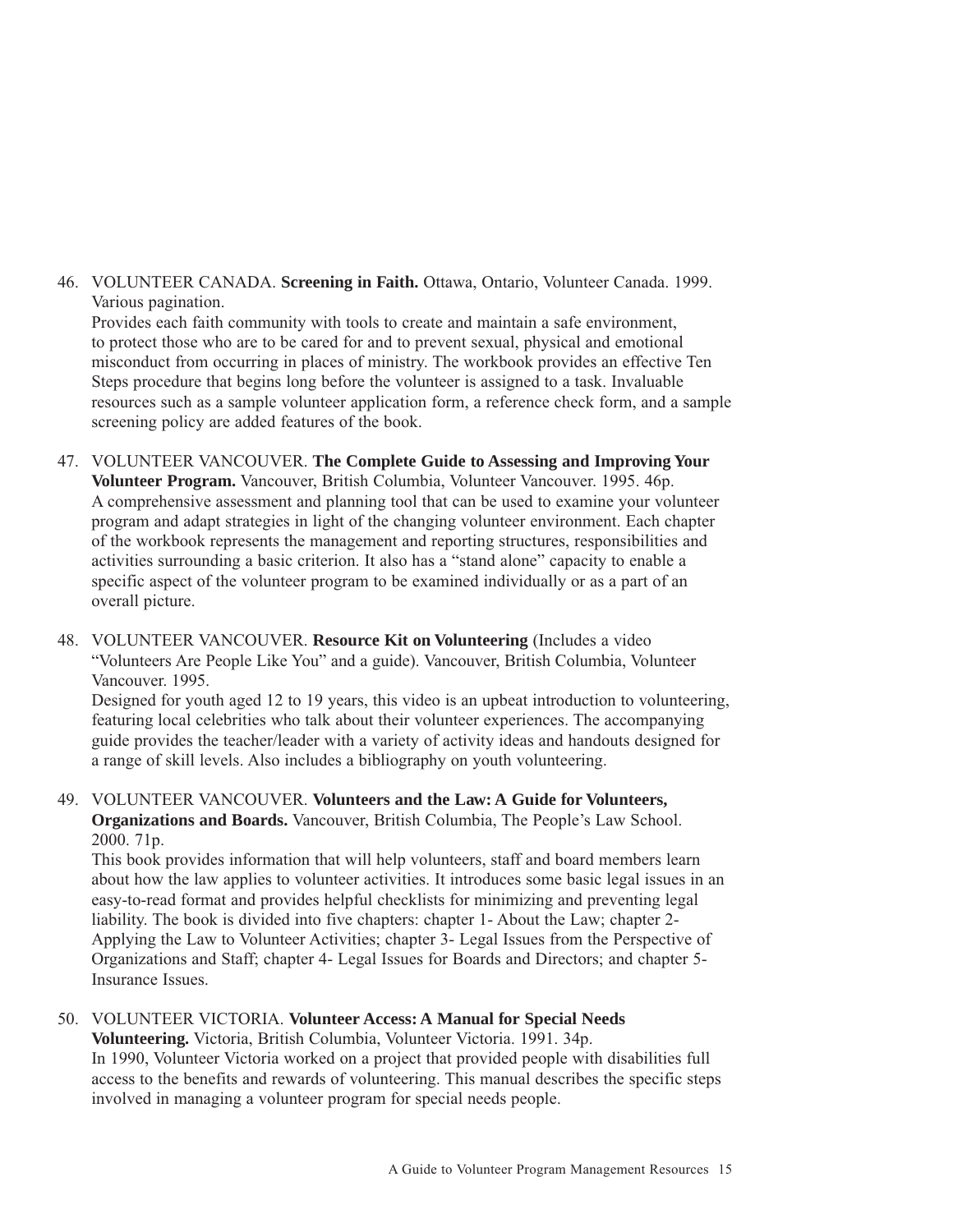# **III - PUBLISHERS, DISTRIBUTORS AND OTHER SOURCES FOR ORDERING BOOKS**

#### **Energize, Inc.**

5450 Wissahickon Ave., Box C-13 Philadelphia, PA 19144 USA Telephone: 1-800-395-9800 Fax: (215) 438-0434 Web: www.energizeinc.com

#### **Graff and Associates**

167 Little John Rd. Dundas, ON L9H 4H2 Telephone/Fax: (905) 627-8511 Email: ll.graff@sympatico.ca

#### **Heritage Arts Publishing**

8493 Chicory Court Darien, IL 60561 USA Telephone/Fax: (630) 910-0095

#### **John Wiley & Sons Canada Ltd.**

22 Worcester Rd. Etobicoke, ON M9W 1L1 Telephone: 1-800-567-4797; (416) 236-4433 Fax: 1-800-565-6802; (416) 236-8743

#### **Johnstone Training and Consultation Inc.**

1310 Upper Dwyer Hill Rd. Carp, ON K0A 1L0 Telephone: (613) 256-5516 Fax: (613) 256-0902 Email: jtcinc@jtcinc.ca Web: www.jtcinc.ca

#### **Macduff/Bunt Associates**

925 "E" St. Walla Walla, Washington 99362 USA Telephone: (509) 529-0244 Fax: (509) 529-8865 Email: mba@bml.net Web: www.volunteertoday.com

# **Points of Light Foundation, Catalog Services**

P.O. Box 79110 Baltimore, MD 21279-0110 **USA** Telephone: 1-800-272-8306; (703) 803-8171 Fax: (703) 803-9291 Email: catalog@pointsoflight.org Web: www.pointsoflight.org

#### **Volunteer Calgary - Kahanoff Centre**

Suite 1107-1202 Centre St. SE Calgary, AB T2G 5A5 Telephone: (403) 265-5633 Fax: (403) 265-8981 Email: volunteer@volunteercalgary.ab.ca Web: www.volunteercalgary.ab.ca

#### **Volunteer Canada**

330 Gilmour St. Ottawa, ON K2P OP8 Telephone: 1-800-670-0401; (613) 231-4371 Fax: (613) 231-6725 E-mail: info@volunteer.ca Web: www.volunteer.ca/volunteercanada

#### **Volunteer Vancouver**

301-3102 Main St. Vancouver, B.C. V5T 3G7 Telephone (604) 875-9144 Fax: (604) 875-0710 E-mail: volvan@volunteervancouver.ca Web: www.volunteervancouver.ca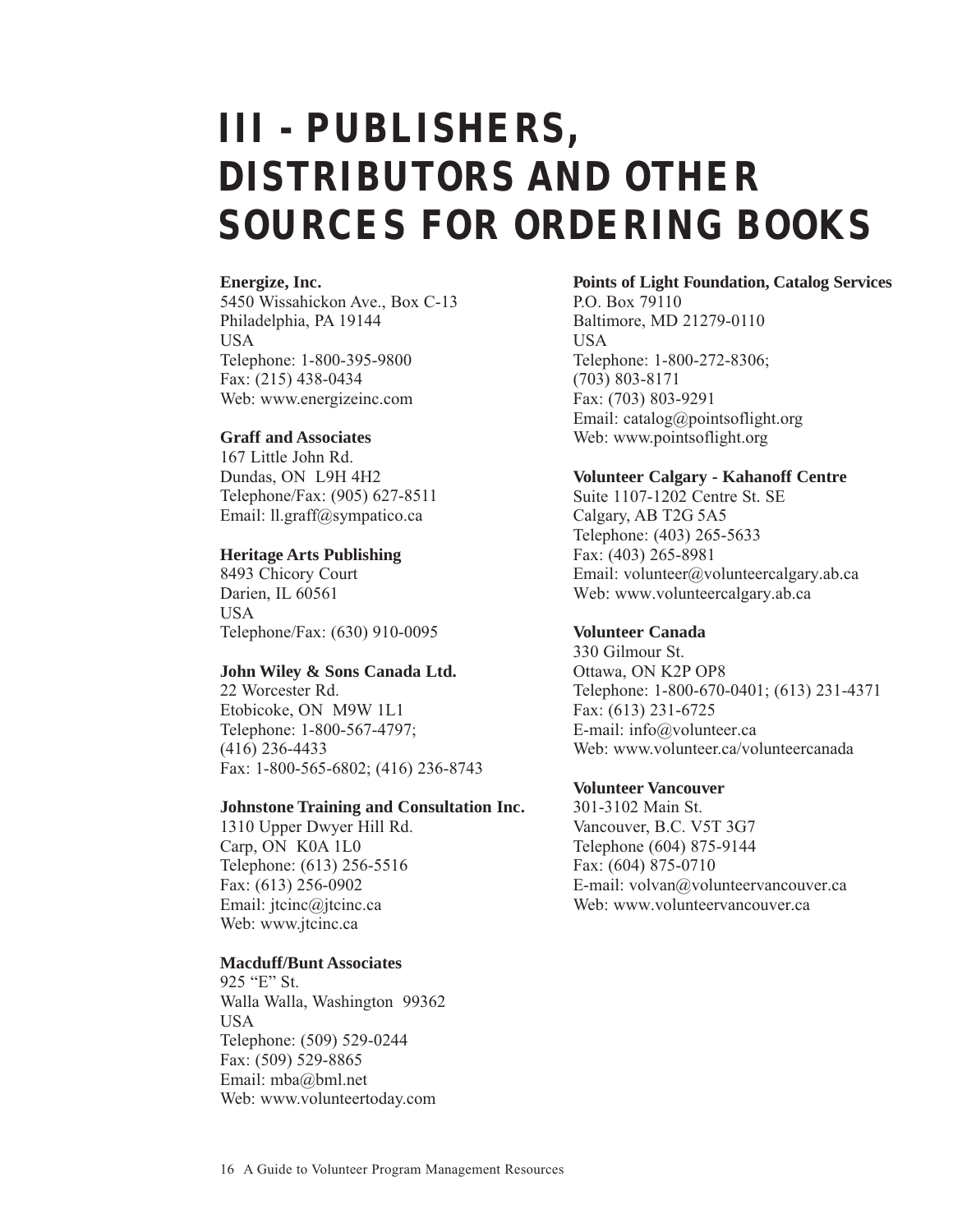# **IV – PERIODICALS**

**Australian Journal on Volunteering.** Bi-yearly. \$A25/year.

Volunteering SA Inc., 220 Victoria Square, Adelaide, South Australia, 5000 Telephone: 618 8221 7177 Fax: 618 8221 7188 Email: sasvm@camtech.net/au Aims to encourage discussion, debate and research on contemporary issues of importance to volunteering in Australia. The journal has four sections: feature articles on volunteerism, viewpoints, national and international interest and book review.

**Canadian Journal of Volunteer Resources Management.** Quarterly. \$23/year.

1310 Upper Dwyer Hill Rd., R.R. #2, Carp, Ontario, K0A 1L0 Telephone: (613) 256-5516 Fax: (613) 256-0902 This is the only Canadian journal on volunteer resources management. Each issue is devoted to a specific theme: e.g., mandated volunteering, motivation and recognition, etc.

**The Chronicle of Philanthropy.** Bi-weekly except the last two weeks in June and the last two weeks in December. US\$100.63/year. P.O. Box 1989, Marion, Ohio 43305-1989, USA Telephone: 1-800-728-2819 Fax: (202) 223-6292 Web: www.philanthropy.com The "newspaper of the nonprofit world," it publishes articles on volunteerism, philanthropy, nonprofit management, and grants. Has an annual supplement called The Non-profit Handbook that lists books, periodicals, software, Internet sites and other essential resources for non-profit leaders. The handbook has a section on "Volunteers."

**Front & Centre.** Six times/year. \$59.95/year.

The Canadian Centre for Philanthropy 425 University Avenue, Suite 700, Toronto, ON, M5G 1T6 Telephone: (416) 597-2293 Fax: (416) 597-2294 The "voice of Canada's charitable and voluntary community," it publishes articles on volunteerism especially corporate and employee volunteerism.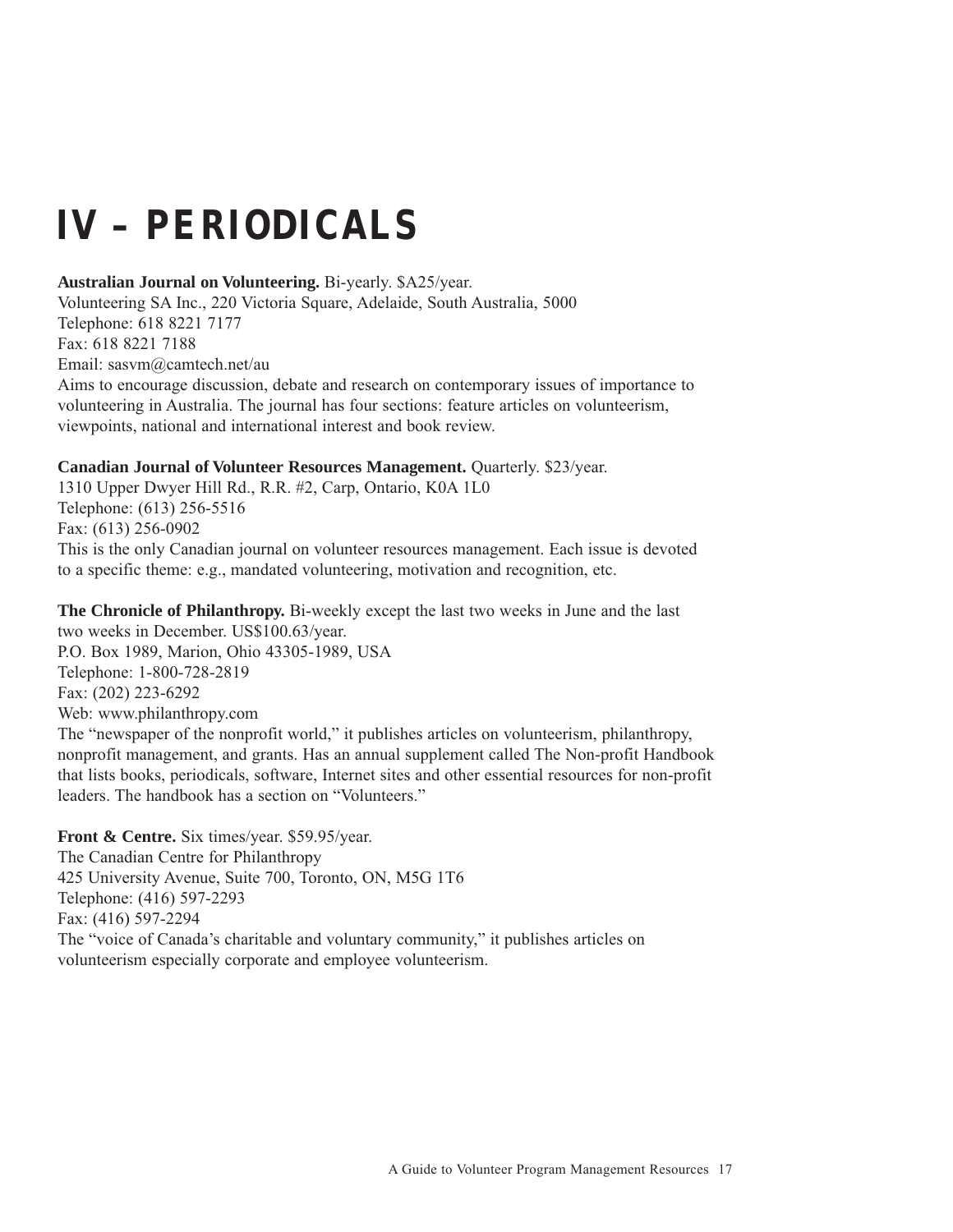**Grapevine.** Bi-monthly. US\$25/year. Volunteer Sales Center, California Association of Hospitals and Health Systems P.O. Box 340100. Sacramento, CA 95834-0100, USA Telephone: (916) 928-3950 This newsletter provides the "best of Vineyard" for managers of volunteer programs.

#### **Journal of Volunteer Administration.** Quarterly. US\$50/year.

Association for Volunteer Administration P.O. Box 32092, Richmond, VA 23294, USA Telephone: (804) 346-2266 Fax: (804) 346-3318 Email: avaintl@mindspring.com Published by the Association for Volunteer Administration, this journal is a blend of scholarly and practical information on volunteerism. It includes profiles of volunteer managers and book reviews.

**Nonprofit and Voluntary Sector Quarterly.** Quarterly. US\$192 institutional rate; US\$70 individual rate + US\$8.00 surface mail or US\$21 airmail + 7% GST. Sage Publications 2455 Teller Rd., Thousand Oaks, CA 91320, USA Telephone: (805) 499-0721 Fax: (805) 499-0871 E-mail: order@sagepub.com Web: www.sagepub.com This is an international, interdisciplinary journal of the Association for Research on Nonprofit Organizations and Voluntary Action (ARNOVA). It contains articles that can be perused by volunteer managers.

**Nonprofit World.** Bi-monthly. US\$79/year; Single copies are available, prepaid, at US\$15. Free to Members of the Society. Organizational Membership: US\$99. The Society for Nonprofit Organizations 6314 Odana Rd., Suite 1, Madison, Wisconsin 53719, USA Telephone: (608) 274-9777 Fax: (608) 274-9978 Email:snpo@danenet.wicip.org Web: www.danenet.org/snpo Occasionally publishes interesting articles that are of importance to volunteer program managers.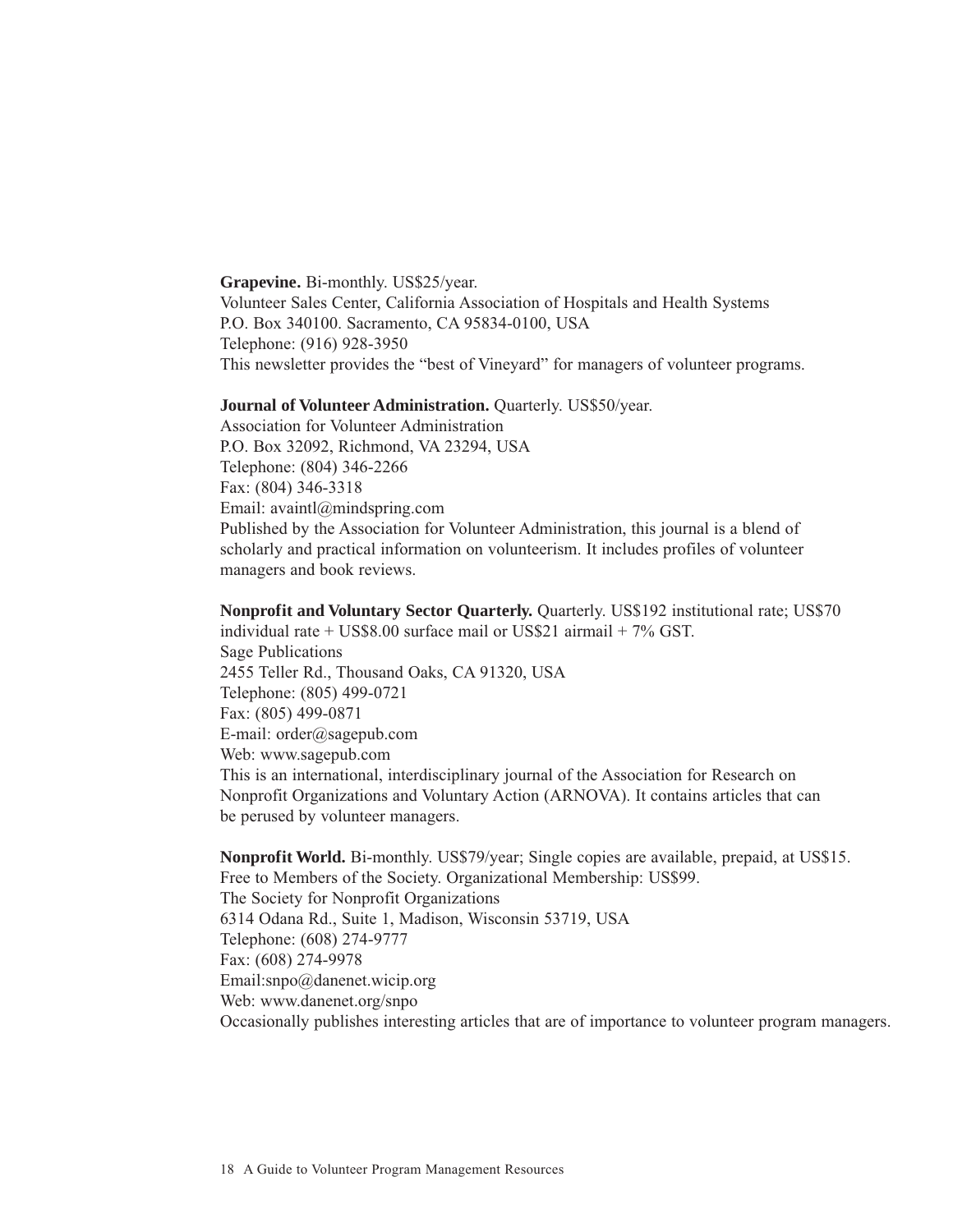**RCVO Connections.** Quarterly. Free. Resource Centre for Voluntary Organizations, Grant MacEwan College City Centre Campus, Room 5-132, 10700-104 Avenue, Edmonton, AB T5J 4S2 Telephone: (780) 497-5617 Fax: (780) 497-5634 E-mail: RobertsonL@admin.gmcc.ab.ca Web: www.rcvo.org Publishes articles on volunteer program management; has a section on "Book Resources" that reviews books of interest to managers of volunteers.

#### **Vantage Point.** Quarterly. \$15/year; \$20 USA; \$25 Overseas.

Volunteer Vancouver 301-3102 Main St., Vancouver, B.C. V5T 3G7 Telephone: (604) 875-9144 Fax: (604) 875-0710 Email: volvan@volunteervancouver.ca Web site: www.volunteervancouver.ca Intended as a medium of communication and information for the nonprofit sector, this newsletter features articles on volunteerism. The "New Information and Resources" section of the newsletter is useful to managers of volunteers who are looking for the latest resources in the field.

#### **Volunteer Leadership.** Quarterly. US\$32.

The Points of Light Foundation 1400 I St., NW, Suite 800, Washington D.C. 20005, USA Telephone: (202) 729-8000 This is the US national magazine for leaders in volunteer management. The most valuable sections of the magazine are: the "Workshop" and the "Feature Stories" which highlight successful volunteer programs.

#### **The Volunteer Management Report.** Monthly. US\$119/year.

Stevenson Consultants 3133 Floyd Boulevard, Sioux City, Iowa, 51104, USA Telephone: (712) 239-3010 Fax: (712) 239-2166 Web site: www.stevensoninc.com Full of tips and advice on how to manage, recruit and supervise volunteers.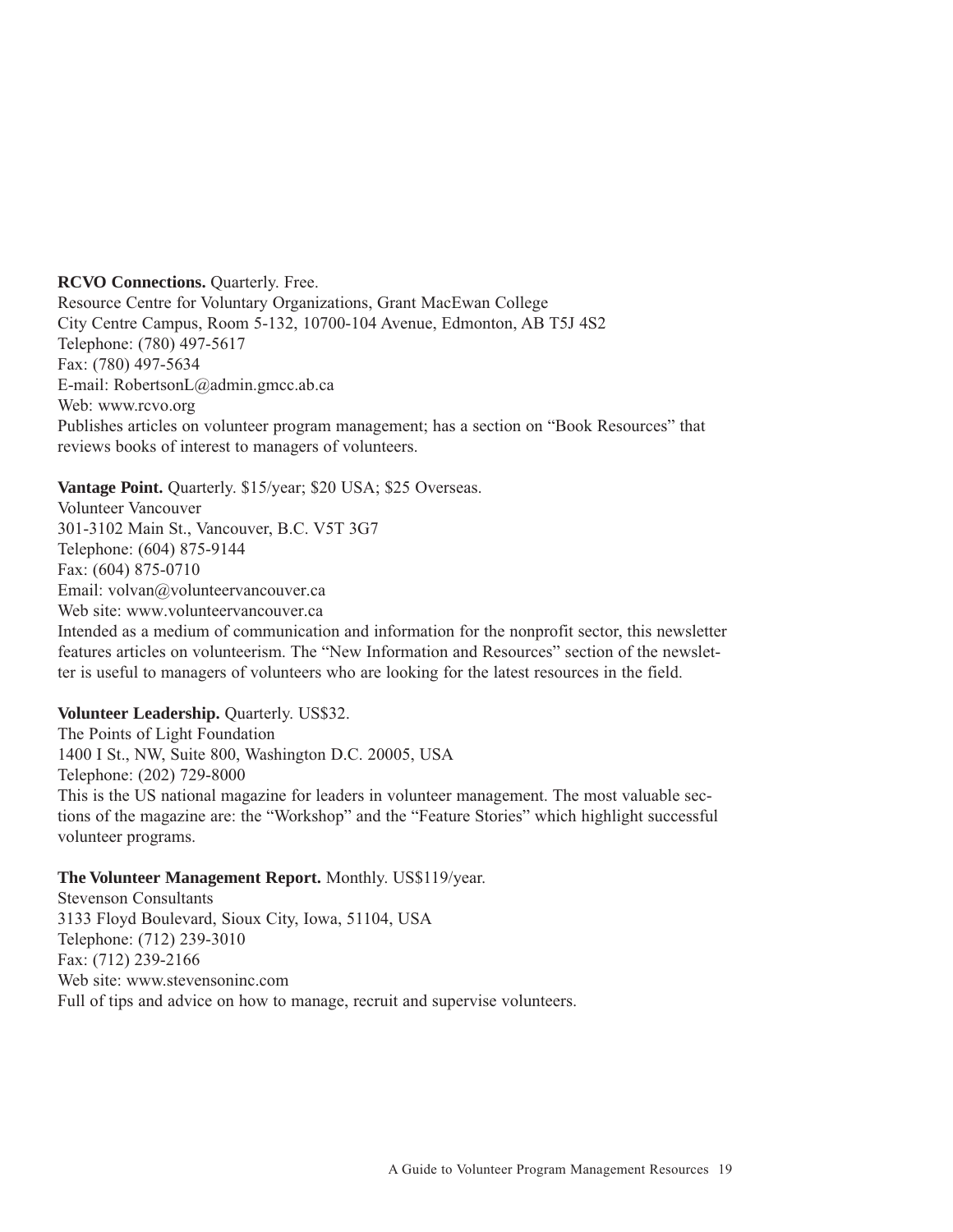# **V – ELECTRONIC RESOURCES**

# **E-newsletters and E-zines That Contain Useful Information On Volunteer Program Management**

CyberVPM weekly e-newsletter: www.cybervpm.com

E-Volunteerism: The Electronic Journal of the Volunteer Community: www.e-volunteerism.com/subscribe.html

VolunteerMatch newsletter: www.volunteermatch.org

Volunteer Today newsletter: lbunt@bmi.net

# **Web Sites That List Resources On Volunteer Program Management**

Association for Volunteer Administration: www.avaintl.org/resources/bibliography.html

CASANet: http://www.casanet.org/program-management/volunteer-manage/index.htm

Charity Village: www.charityvillage.com/cvhome.html

Cyber VPM: www.cybervpm.com

Energize, Inc.: www.energizeinc.com

National Adult Literacy Database (NALD): www.nald.ca/fulltext/vomaregu/page75.htm

Nonprofit Volunteer Resource Center: www.mapnp.org

Points of Light Foundation: www.pointsoflight.org

Service Leader: serviceleader.org/

Texas Education Network (TENET): www.tenet.edu/volunteer/index.html

Volunteer Canada: www.volunteer.ca

Volunteer Match: www.volunteermatch.org

Volunteer Today: www.volunteertoday.com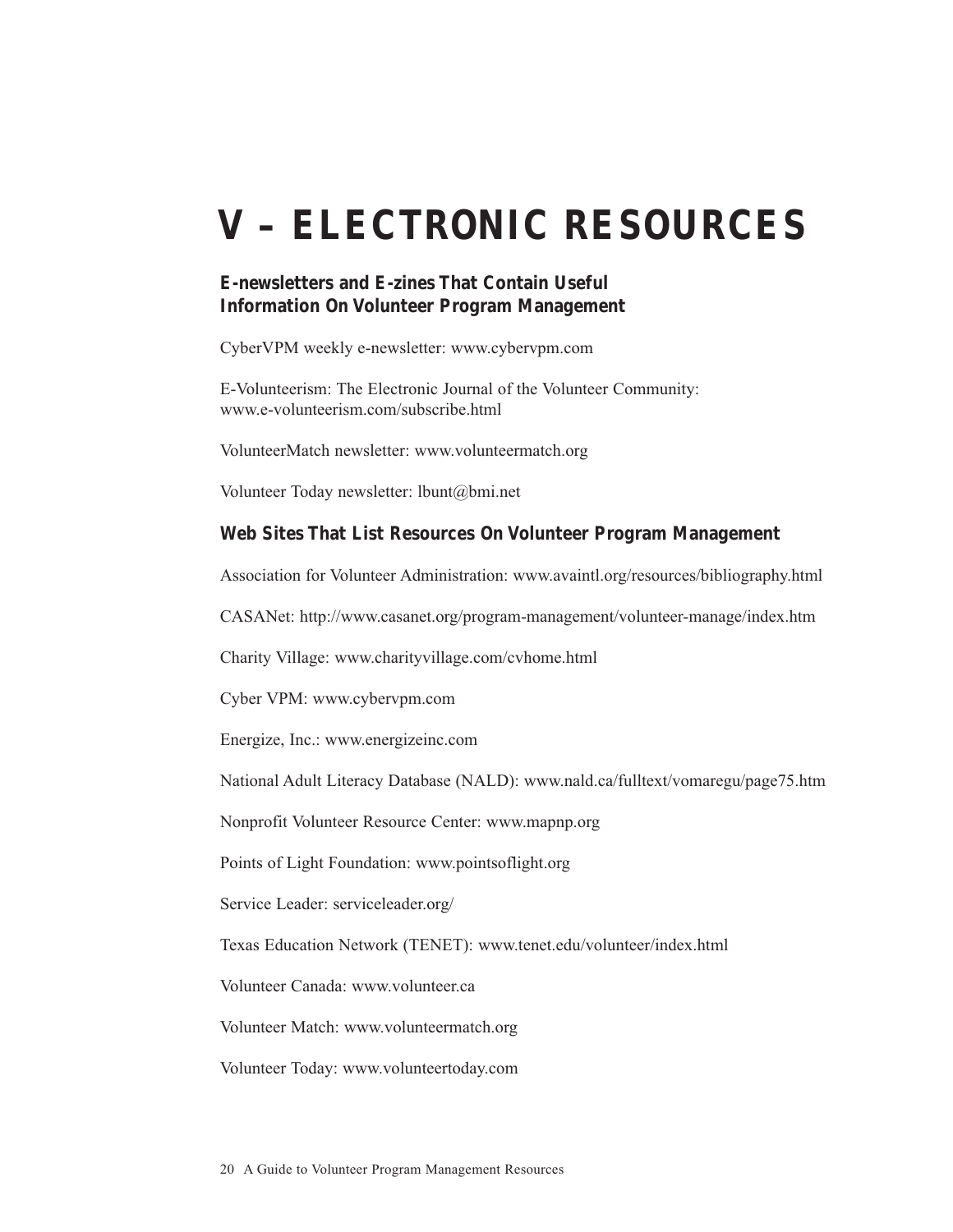# **Online Discussion Groups for Volunteer Program Managers**

Alberta's Directors of Volunteer Resources discussion group: www.advr.ab.ca Cybervpm Discussion Group: cybervpm-subscribe@egroups.com SERVEnet site: www.servenet.org UK Volunteer Program Managers: www.egroups.com/group/ukvpms Volunteer Issues: E-mail: Listserv@CharityChannel.com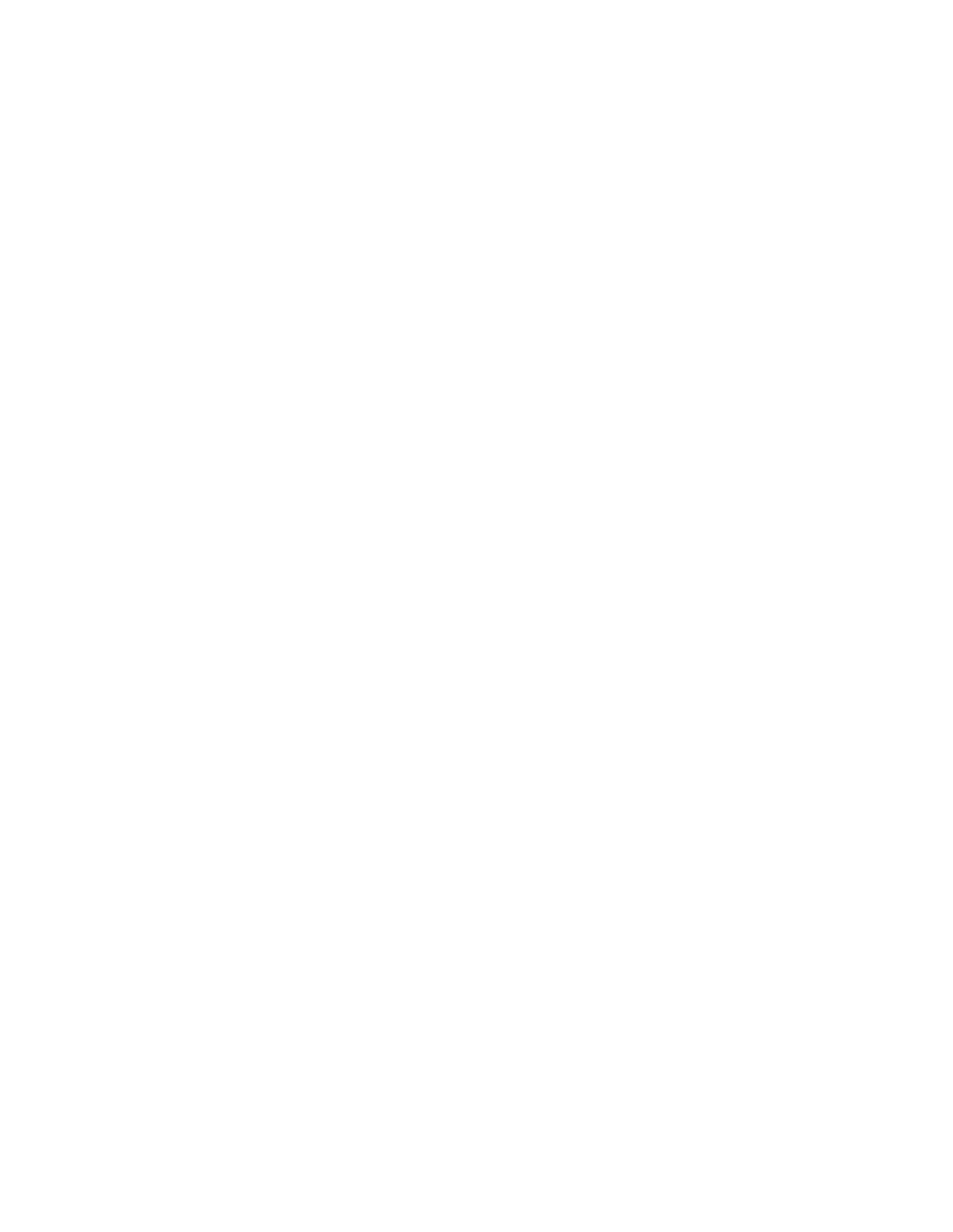# **SUBJECT INDEX**

**By reference number**

Administrative volunteers, **21** Assessment, **2**, **6**, **39**-**40**, **47** forms, **3** Boundaries, **26** Collaboration grid, **21** Communications, **3**, **9**, **30** techniques, **21** Corporate volunteer program, **38** Cross-cultural volunteer program, **9**, **22** Delegation, **3**, **13**, **21** Discipline, **14** Dismissal, **14** Diversity, **9**, **22** Employee volunteering, **28**, **38** Episodic volunteering, **7** Ethics, **1** Ethno-cultural volunteers, **9**, **22** Evaluation, **1**-**2**, **18**, **22**, **25**, **30**, **41** forms, **6**, **12**-**13**, **19**, **30**, **36**, **40**-**41** outcomes, **3**, **18** Family volunteering, **39** Firing a volunteer, **3**, **30** Human rights guidelines, **10** Intergenerational volunteering, **23** Interviewing, **3**, **10**, **13**, **19**, **22**, **33** skills, **10** Job descriptions, **3**, **30** Job design, **3**, **13**, **35** Leadership **1**-**2**, **37** Legal liability, **49** Marketing, **43** Mentoring, **2** Motivation, **1**-**3**, **9**, **13**, **34** Orientation, **2**-**3**, **8**, **19**, **25**, **33**, **37**, **40** Placement, **2**-**3**, **19** Planning, **3**, **19**

Police record checks, **45**-**46** Policy development, **2**-**3**, **5**  Problem volunteers, **15**, **44** Program planning, **2**-**3**, **7**, **21**, **25**, **36** Recognition, **1**-**3**, **17**, **19**, **22**, **25**, **30**, **32**, **40**, **42** Record keeping, **2**, **4**, **25** Recruitment, **1**-**3**, **5**, **7**-**9**, **13**, **19**, **22**, **25**, **32**-**33**, **40** Redirection, **2** Reference checks, **10**, **46** Reflection, **41** Retention, **3**, **30**, **40** Risk management, **2**-**3**, **10**, **12**, **14** Screening, **2**-**3**, **11**-**12**, **36**, **45**-**46** checklist, **11** in faith communities, **46** in sports organizations, **45** tools, **2**, **11** Selection, **2**, **3**, **19** Service-learning, **41** Skills development, **27**, **29**, **44** Special needs volunteers, **27**, **50** Supervision, **1**-**3**, **13**-**15**, **19**, **21**-**22**, **30**, **40** Team report form, **21** Training, **2**-**3**, **13**, **19**, **22**, **30**, **33**, **40** modules, **13** Transitional volunteers, **30** Union, **16** Virtual volunteering, **8**, **24**, **30** Volunteer and staff relations, **3**, **16**, **25**, **31**-**32**, **40** Volunteer Application form, **3**, **19** Volunteer management forms, **3**-**4**, **19**, **25** Volunteer management policies, **3**, **5** Volunteer management task analysis, **21** Volunteer managers, **1**-**2**, **21**, **34**, **37**, **43**-**44** Youth volunteering, **19**-**20**, **23**, **29**, **30**, **35**- **36**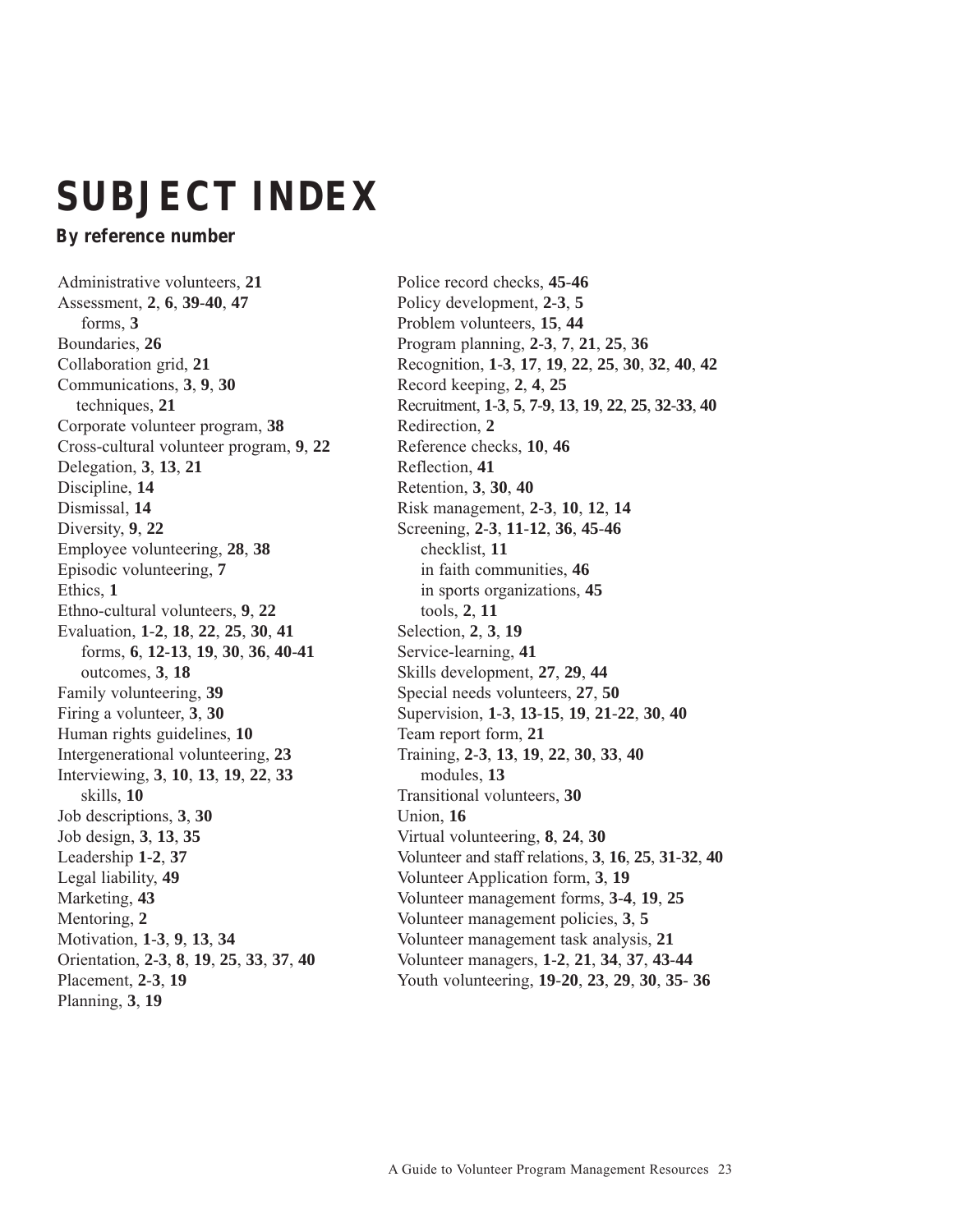Volunteer Canada, Human Resources Development Canada, and Canadian Heritage are grateful for the contributions and help of all those involved in the development of this resource.

Special thanks to the advisory committee and their colleagues who reviewed the literature and provided suggestions: Linda Babulic, Judy Boyle, Ray Brady, Bernard Cyr, Nicole Daubois, Carole Gamble, Sharon Haubrich, Sonya Jahn, Karen Kennedy, Marjolaine Lalonde, Mary Murphy, and Jan Spencer.

Thanks also to Fe Alluri for researching, writing and compiling the list of resources and incorporating the feedback of the advisory committee.